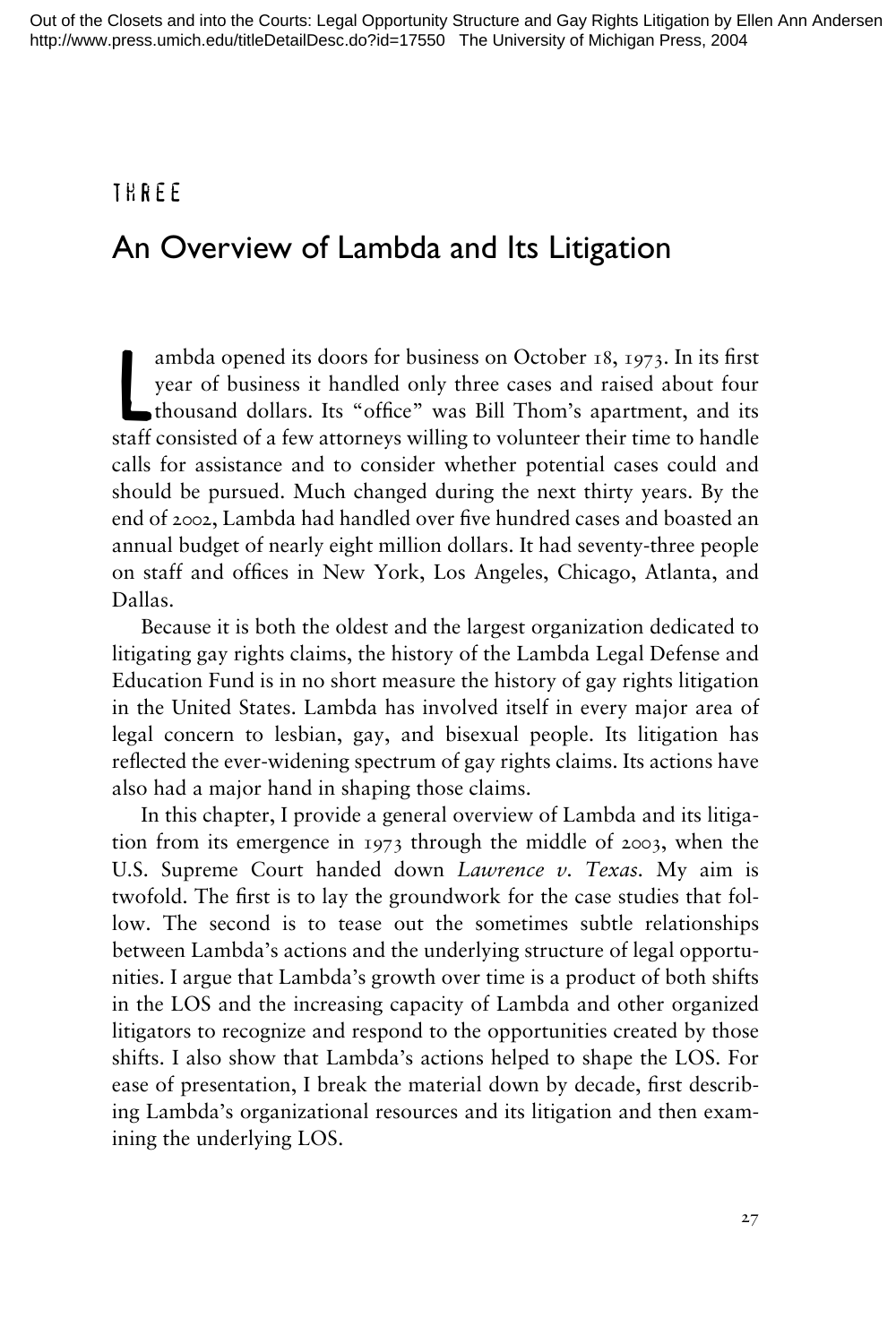28 Out of the Closets and into the Courts

### Lambda's First Decade: 1973–82

The early years of Lambda's existence were inauspicious. The newly minted organization operated under several debilitating handicaps. One major problem was that Lambda had virtually no money. It did not even have an office until 1979, when it moved into space in the New York Civil Liberties Union. According to Thom, he "had an unrealistic notion that we'd apply to liberal foundations and partake of the same largess as other legal defense funds. That proved to be false" (LLDEF 1998, 5). Only a few foundations gave money, usually in small amounts. Lambda's money came almost entirely from individual contributions and occasional fund-raising events. A comment in Lambda's very first newsletter, published in 1976, illustrates the extremity of its financial problems. Noting that it operated "more or less on the edge of insolvency," Lambda claimed that it had "enough in the bank, barring unforeseen circumstances, for about the next 60 days" (LLDEF 1976, 2).

The organization was often forced to turn away cases for lack of money. For example, in its second newsletter, under the title "Money," Lambda noted two cases it turned down for financial reasons  $(1977)$ . The first of these was *Matlovich v. Secretary of the Air Force* (1974), a military expulsion case that the ACLU had declined to pursue further after a loss in federal district court. Carrington Boggan, Lambda's chief legal counsel (and Bill Thom's law partner), chose to litigate the case privately, after Matlovich agreed to shoulder much of the out-of-pocket costs himself. The second was *Honeycutt v. Malcolm* (1977), a case involving gay prisoners. Although invited by a U.S. District Court in New York to represent the prisoners, Lambda was forced to decline when it could not find a funding source.

Lambda's financial constraints were reflected in its staffing. The organization operated entirely on a volunteer basis until 1978, when Barbara Levy was given a nominal salary as Lambda's first executive director. (Levy was the lone paid staff member until 1980, when a full-time secretary was hired.) Lambda's litigation priorities were set by a volunteer board of directors in its early years. The role of the board was to decide which cases to pursue and to locate attorneys to litigate them pro bono. Finding lawyers, however, was problematic. Few attorneys—even gay ones—were willing to litigate gay rights cases, largely because they were unwilling to risk being perceived as homosexual. As Bill Thom put it, "If you were outed at work you were out of work" (LLDEF 1998, 5). Moreover, attorneys at that time could be disbarred if their homosexuality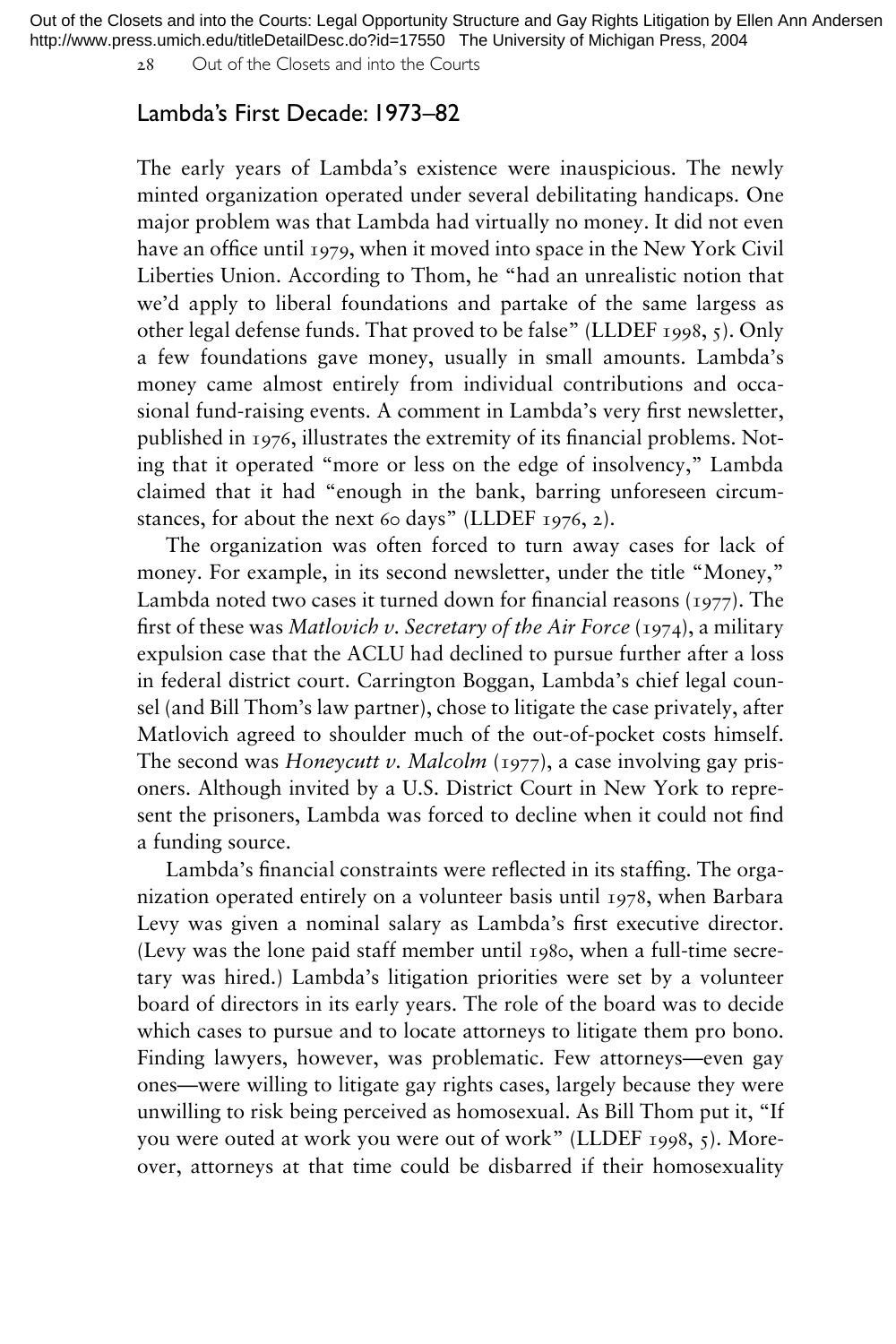*An Overview of Lambda and Its Litigation* 29

became known. Lambda's small board of directors comprised a large percentage of the universe of New York lawyers willing to handle gay rights cases. Founding board member Shepherd Raimi recalled that the early board was composed of "every gay lawyer or law student willing to go on the letterhead" (LLDEF 1998, 15). In practice, those board members ended up litigating most of Lambda's early cases.

Lambda was further hobbled by its limited ability to identify and track potential test cases outside the New York metropolitan area. When Lambda first opened its doors for business, the universe of gay rights litigation was ad hoc and atomistic. Litigators bringing gay rights cases worked in virtual isolation from each other, because mechanisms for communication and coordination were largely absent. Friendship networks between gay rights litigators were in their infancy. The media rarely covered gay rights issues, probably because very few reached the higher courts. And although the ACLU was taking on occasional gay rights cases, it did not have any staff members dedicated solely to the subject. As a result, Lambda was often unaware of cases in progress outside of New York City, where its small pool of volunteer attorneys was centered. In fact, in the 1970s, learning about *decided* cases was often  $difficult.$ <sup>1</sup> Only when cases outside the New York metropolitan area became highly visible—by appearing before a federal appeals court (*Gay Students Organization of the University of New Hampshire v. Bonner,* 1974) or through the filing of a writ of certiorari (*Enslin v. North Carolina,* 1976) or a petition for rehearing (*Doe v. Commonwealth's Attorney,* 1976) before the U.S. Supreme Court—did Lambda become aware of and involved in them. In such cases, Lambda's involvement was limited to filing amicus curiae briefs. As the foregoing might suggest, Lambda did not originate gay "rights" litigation, although it was the first organization dedicated to the task. It jumped into a parade already in progress. The mobilization of lesbians and gay men sparked by Stonewall spread rapidly throughout the nation, and much early litigation was initiated by individual gay rights activists in an ad hoc fashion.

The one resource Lambda had during its first period was potential clients. Lambda's board of directors spent much of its time winnowing down the myriad calls for legal assistance to the ones that would make the strongest test cases. Its legal criteria were straightforward. In order to be taken on, potential clients needed to show that they were being discriminated against by a governmental entity<sup>2</sup> because of their homosexuality and *only* because of their homosexuality. Most of the calls for assistance failed this test. Some were calls from people whose problems did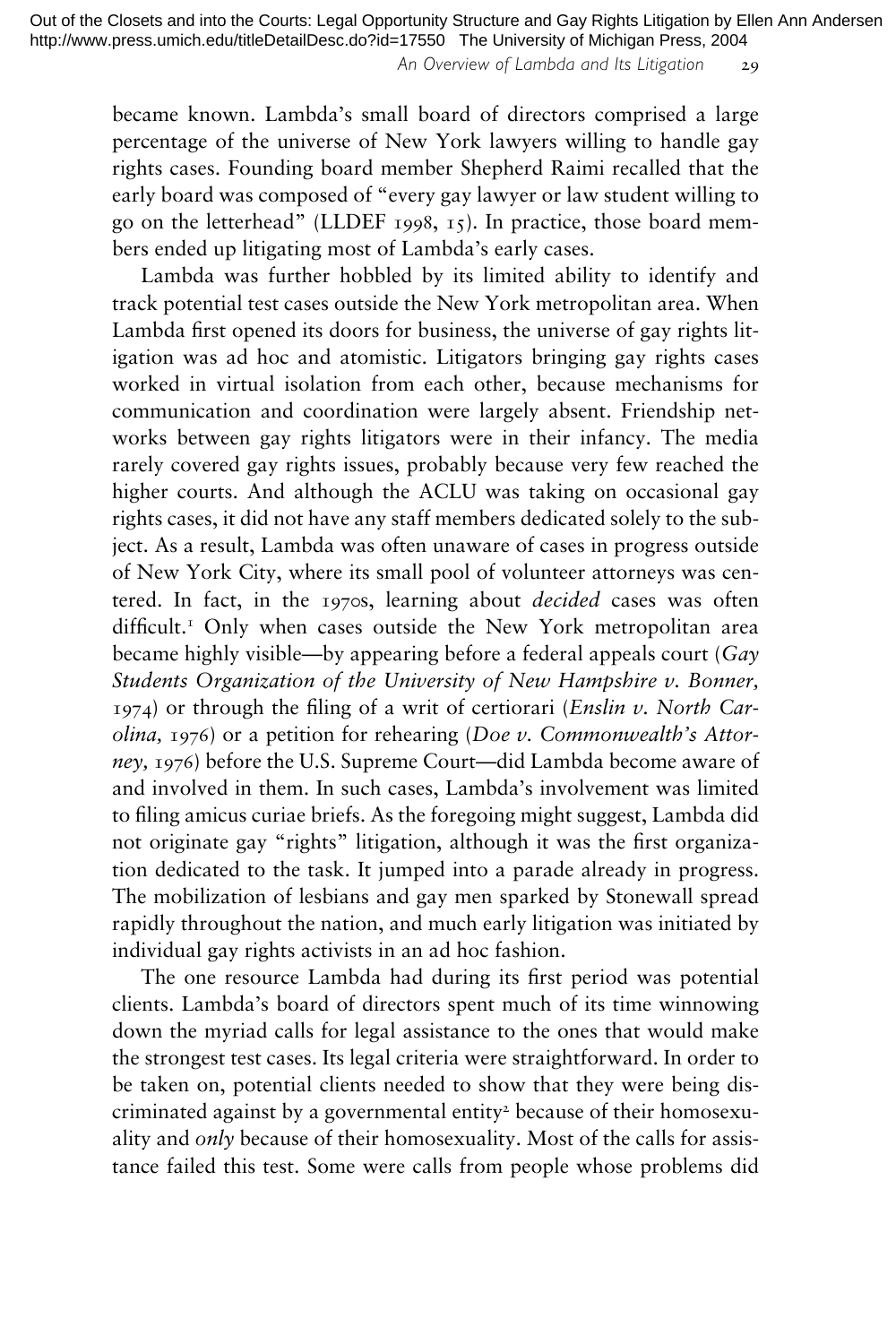30 Out of the Closets and into the Courts

not have a "legal" resolution, such as teenagers kicked out of the house when their homosexuality was discovered by their parents. Others were calls from people with legal problems but whose claim was marred by bad facts.

The notion of good and bad facts can be a bit difficult to define, but perhaps the simplest way to conceptualize it is to say that good facts make the harm suffered by a potential client seem more obvious or more egregious while bad facts make the harm seem less obvious or egregious. For example, Lambda was very interested in attacking the constitutionality of sodomy laws, believing that they violated the fundamental right to privacy established by *Griswold* and its progeny. A good factual case for a sodomy challenge might involve someone arrested for engaging in consensual same-sex sex in the privacy of his own home (a place where privacy is constitutionally protected). A bad factual case, on the other hand, might involve someone arrested for sodomy whose sexual activity had occurred in a public location such as a park (where privacy is not constitutionally protected). Many of Lambda's earliest requests for assistance fell into this latter category and so were rejected as potential test cases.

Given all the constraints it faced, it is not surprising that Lambda's early involvement in gay rights litigation was quite limited. The organization took on only forty-two cases during its first decade, and sixteen of those originated in 1981 or 1982.<sup>3</sup> As table 1 shows, Lambda's early impact litigation efforts were centered in four principal areas: sodomy, family law (primarily custody but also the legal status of same-sex relationships), immigration, and first amendment litigation (primarily concerning the regulation of gay-related organizations). Lambda also fought discrimination in employment on five occasions and the military's policy

| Type of Case       | Docket $(\% )$ | Number of Cases |
|--------------------|----------------|-----------------|
| Sodomy             | 19             | 8               |
| Family             | 19             | 8               |
| Immigration        | 17             |                 |
| Speech/association | 14             | 6               |
| Employment         | 12             |                 |
| Military           | 5              | $\mathcal{L}$   |
| Youth              | $\mathfrak{D}$ |                 |
| Miscellaneous gay  | 10             | 4               |
| Non-gay            | 2              |                 |
| Total              | 100            | 42              |

**TABLE 1. Size and Scope of Lambda's Docket, 1973–82**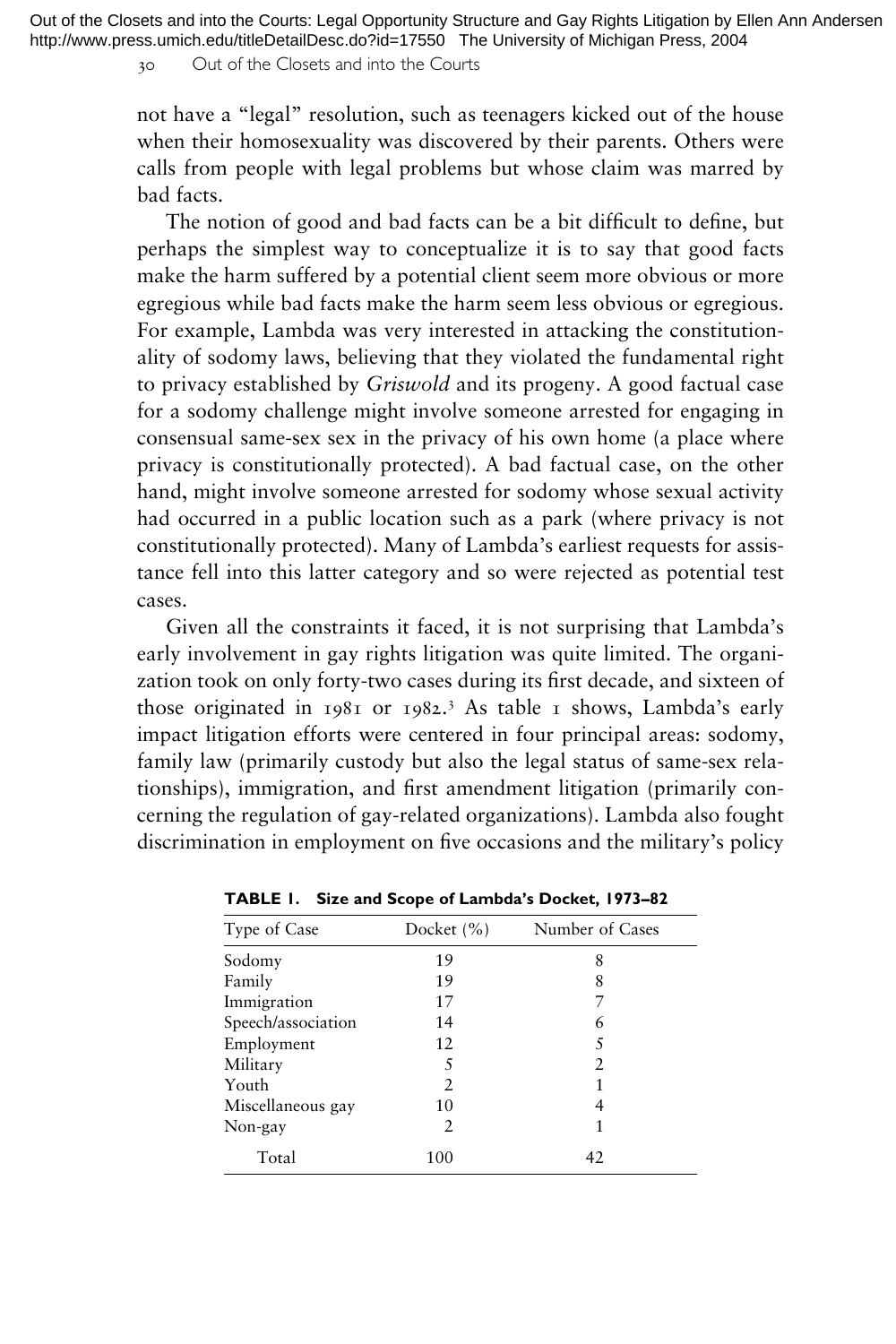An Overview of Lambda and Its Litigation 31

of discharging lgb service members on two occasions. The majority of these cases occurred in and around New York City.

# Behind the Litigation: LOS in Lambda's First Decade

# *Legal Frames, Cultural Frames, and Judicial Perspectives*

A closer examination of Lambda's docket during its first decade of existence illustrates several features of the legal and cultural frames operating at that time. For example, thirty-one of its forty-two cases involved the public sphere rather than the private sphere. Custody cases were the principal exception to this rule. Lambda's focus on governmental regulations and actions rather than the actions of private individuals was based on the legal principle of "rationality." Stated briefly, private actors may do anything that is not explicitly illegal. Private employers may, for example, fire employees for being gay unless there is a law expressly prohibiting it. Governmental regulations and the actions of public officials, on the other hand, must have, at a minimum, a rational basis. Unlike private employers, public employers may not discharge employees without a reasonable cause. In circumstances where fundamental rights—such as the right to freedom of speech—are concerned, the government must have a compelling reason for restricting the exercise of those rights.

A core reason for Lambda's focus on the public sphere in the 1970s was that laws forbidding discrimination on the basis of sexual orientation were extremely rare. Without specific laws to hang an argument on, Lambda simply had no legal recourse to offer people who had suffered harm at the hands of private individuals because of their sexual orientation. However, to the extent it could convince courts that a particular public policy—such as barring homosexuals from immigrating, excluding them from military service, or preventing them from teaching children—was *irrational,* Lambda did have legal recourse. As increasing numbers of gay rights ordinances were passed in the 1980s and 1990s, Lambda's ability to bring suit on behalf of lgb people likewise increased.

Another feature of the legal and cultural frames in operation during Lambda's first decade can be seen through an examination of the claims made by Lambda's opponents in its cases. In virtually every case Lambda involved itself in, the criminalization of same-sex sexual conduct was invoked by opposing counsel to justify the disparate treatment of the lgb litigant.4 In *Gay Students Organization v. Bonner* (1974), for example,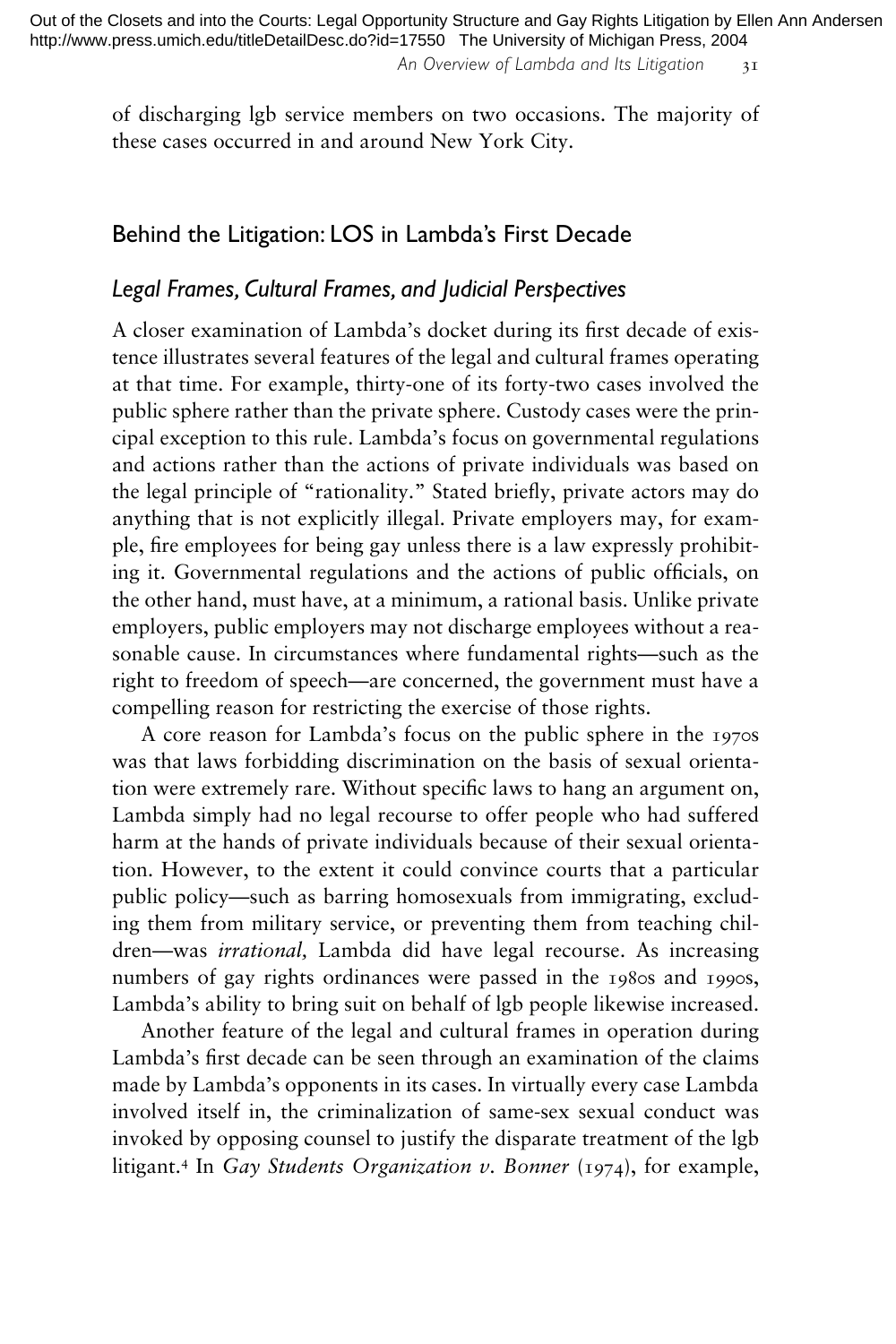32 Out of the Closets and into the Courts

the University of New Hampshire sought to justify its denial of recognition of a newly formed gay and lesbian student group on campus in part by arguing that students attending the group's functions would be likely to engage in sodomy as a consequence.

Given the invocation of sodomy laws to justify discrimination against lgb people in myriad legal contexts, it should come as no surprise that Lambda's board of directors considered the overturning of sodomy laws to be Lambda's most important priority. During its first decade of existence the organization confronted the constitutionality of sodomy statutes head-on in seven cases, while an eighth challenged a New York statute criminalizing "loitering for the purpose of engaging in deviant sex."5 It had some measure of success. In 1980, Lambda won a landmark victory when New York's Court of Appeals struck down the state's sodomy law. *People v. Onofre* (1980) marked the first time a state high court had found a sodomy statute unconstitutional in the context of same-sex sexual activity.

Although Lambda chose to focus on sodomy cases, custody cases were actually the most commonly litigated gay rights concern in the 1970s (Rivera 1979). The great majority of this litigation took the form of custody disputes between ex-spouses, where one (usually the father) sued for custody based on the homosexuality of the other (usually the mother). In a variation on the standard custody proceeding, lesbian and gay parents sometimes found themselves in the position of fighting their own parents or even grandparents over the custody of children. Lambda involved itself in three custody disputes during its first decade of operation, two involving disputes between ex-spouses and one involving a lesbian mother and her mother.6

Given that custody disputes were a more common problem for lesbians and gay men than were sodomy arrests, why did Lambda emphasize the latter over the former? The answer partly has to do with the personal preferences of Lambda's board of directors, which determined the cases Lambda would take on. But it also had to do with the existing cultural and legal frames.

Put simply, sodomy cases seemed more winnable than custody cases to Lambda's board of directors. Many judges, they knew, thought that consensual sodomy should be decriminalized. And the constitutional right to privacy articulated in *Griswold v. Connecticut* and its progeny, they reasoned, presented a legal hook on which to hang their contention that sodomy statutes should be abolished. As we shall see in chapter 4, privacy-based arguments about the constitutionality of sodomy statutes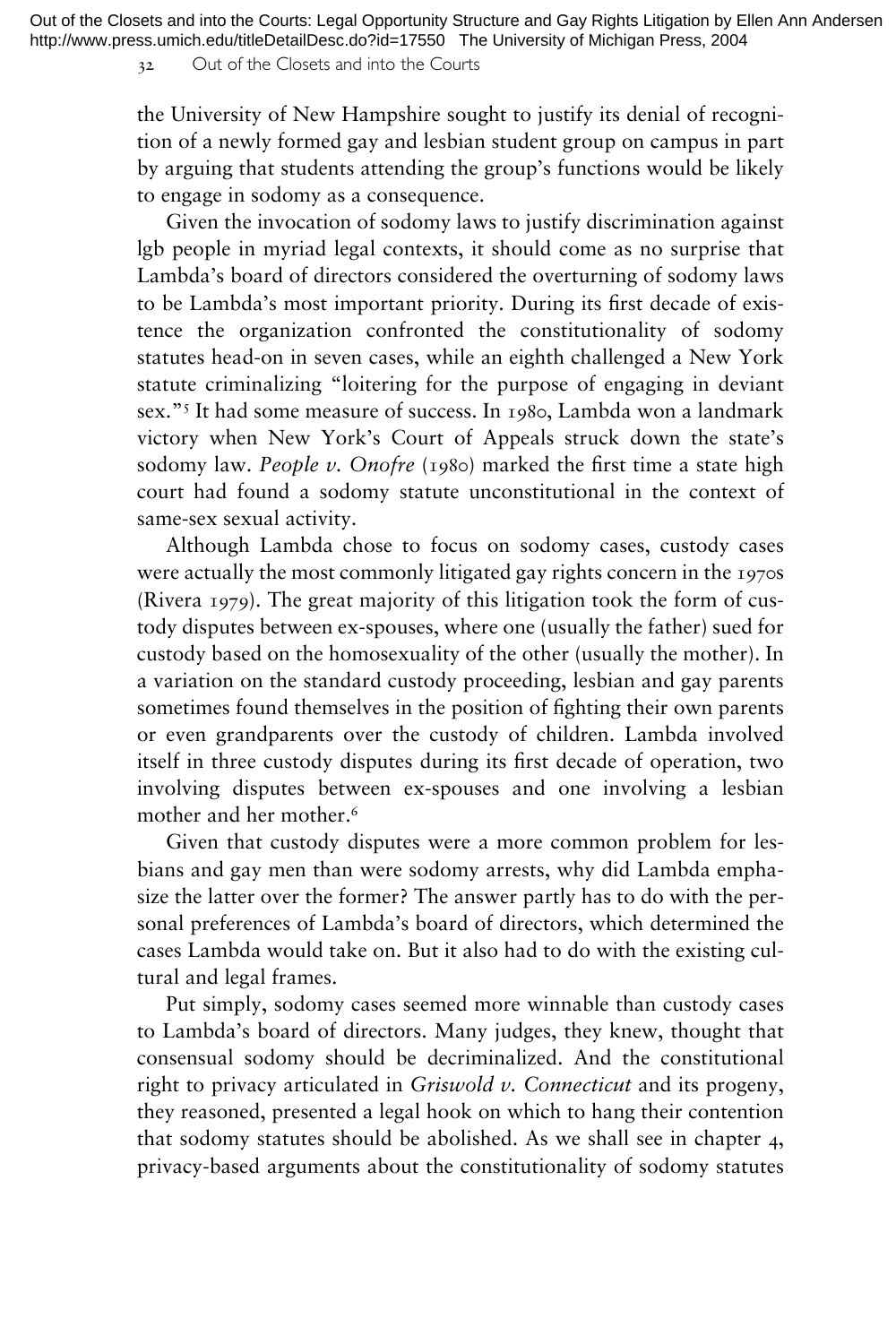*An Overview of Lambda and Its Litigation* 33

proved more problematic to the courts than gay rights litigators had hoped they would be. However, in Lambda's early years, such arguments seemed particularly potent.

The legal and cultural frames surrounding parents and children in the 1970s made custody cases seem much less winnable to Lambda. A legal emphasis on furthering the "best interests of the child" lies at the heart of all custody cases. The idea here is that judges are supposed to take into consideration all the "relevant circumstances"7 of the particular case at hand and decide that case in the manner best calculated to secure the proper care, attention, and education for the children involved.

Because the determination of a child's "best interests" is so subjective, the outcomes of these cases are necessarily more a product of a judge's sociopolitical beliefs than an objective application of legal principles. What are the qualities of a good mother or father? What does a healthy, adjusted child look like? Which influences on a child's life are proper and which are not? The answers to these questions are derived more from cultural frames than from legal ones.

While many judges believed that consensual sodomy should be decriminalized, it did not necessarily follow that they thought lesbians and gay men were proper influences on children. Hitchens and Price published a survey of lesbian custody cases in  $1978$  in which they identified a number of commonly held judicial beliefs about the implications of lesbian parenting. Many judges, they found, viewed lesbians as mentally ill, unpredictable, and irresponsible people who took on either "male" or "female" roles in relationships and had a propensity to molest children or at least to engage in sexual activity in front of them. Accordingly, lesbian parenting was seen as endangering children in a number of different ways. The children were perceived to be at higher risk for sexual abuse, either by their mothers, their mothers' partners, or their mothers' lesbian friends. They were also thought to be at higher risk of becoming homosexual themselves and/or becoming confused in their gender identity. Furthermore, judges were concerned about the implications of lesbian parenting on children because they believed children would grow up believing in the social acceptability of same-sex relationships. Finally, Hitchens and Price found that judges commonly believed that children would be socially stigmatized as a result of living in a lesbian household.

In short, the prevailing judicial conception about lesbian parents in the 1970s was hostile. It's not surprising that under the circumstances lesbians and gay men rarely initiated custody cases. Rather they were forced into court when ex-spouses or other parties initiated legal action seeking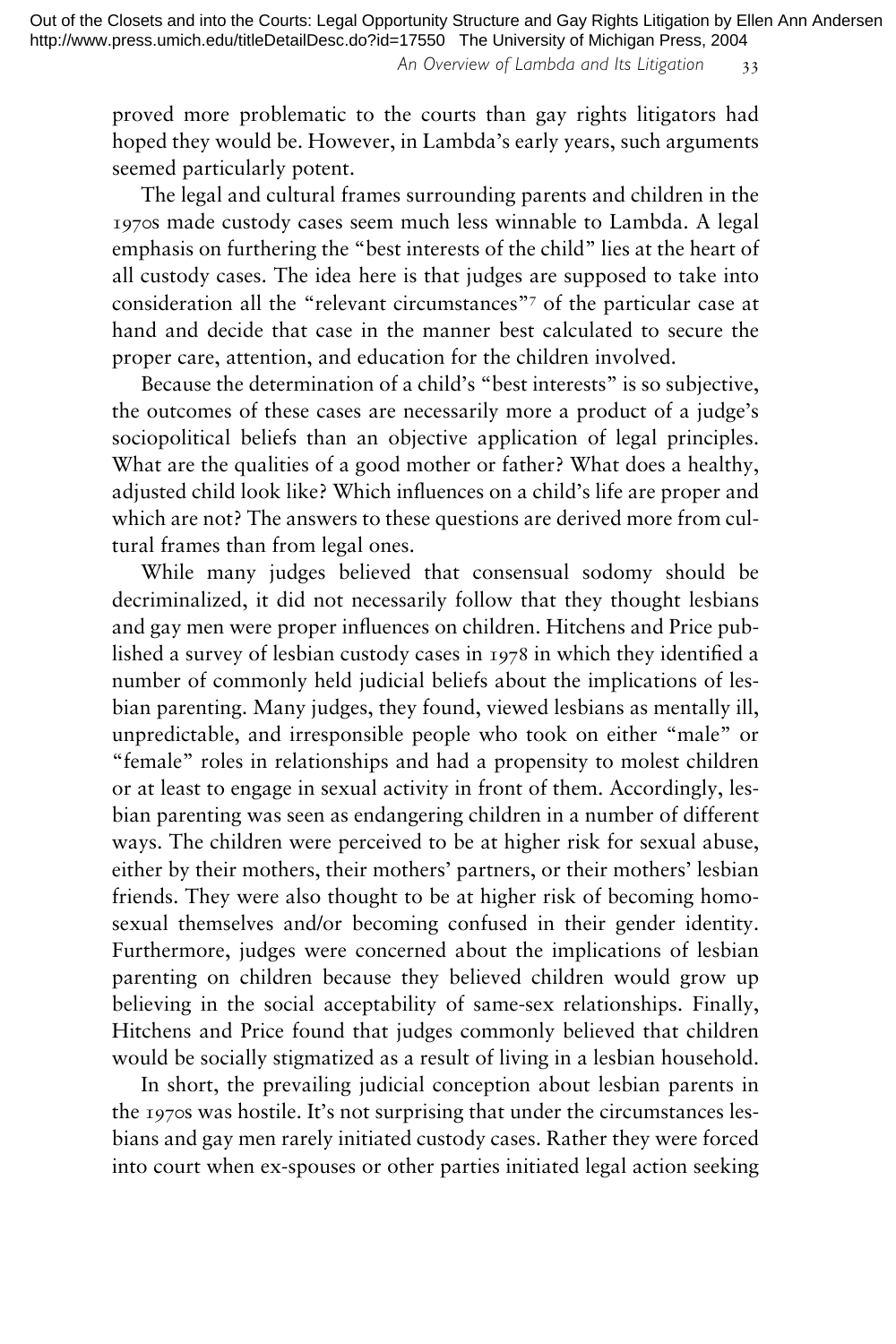34 Out of the Closets and into the Courts

to remove custody and/or restrict them from being able to see their children. Lambda was hesitant to step into cases that seemed likely to lose, especially since their fact specificity made them more expensive than many other kinds of cases to prepare.

In sum, legal frames, cultural frames, and judicial beliefs about the nature of homosexuality all affected the kinds of cases Lambda chose to litigate in the  $1970s$ . The lack of specific statutes forbidding discrimination on the basis of sexual orientation meant that Lambda was unable to address a wide array of discriminatory actions. The ever-widening scope of the right to privacy (first encompassing contraceptive use within marriage, then contraceptive use outside of marriage, then abortion) offered a potentially potent ground to challenge sodomy statutes, one that Lambda had some success in exploiting. The "best interests of the child" standard in custody cases, by contrast, made success difficult, largely because of the cultural frames about homosexuality invoked by presiding judges. In Lambda's second decade of operation, the legal and cultural frames surrounding homosexuality would change enormously, opening up many avenues of litigation and shutting down others.

# *Alliance Systems, Conflict Systems, and the Configuration of Power*

When Lambda first opened its doors for business, it was the only organization in existence dedicated to litigating on behalf of gay rights. By the close of its first decade, the alliance structure surrounding gay rights litigation had changed. Lambda was joined by several other gay rights law firms, most notably the Gay Rights Advocates and the Lesbian Rights Project (both formed in  $1977$ ),<sup>8</sup> GLAD (formed in 1978), and the Texas Human Rights Foundation (formed in 1979).<sup>9</sup>

From Lambda's perspective, the ACLU was by far its most important ally. When Lambda moved out of Bill Thom's apartment in 1979, it moved into the New York offices of the ACLU. Although the two organizations retained separate identities, sharing office space encouraged the formation of close working relationships between the then-tiny Lambda and the comparatively enormous ACLU. This relationship benefited Lambda in several respects as the 1970s turned into the 1980s. It gave Lambda access to the ACLU's resources, including its litigation expertise and organizational networks.<sup>10</sup> But the benefits of the relationship were not entirely one-sided. The ACLU also tapped into the litigation expertise of Lambda's staff and, based in part on Lambda's urging, launched its own gay rights project in 1985.<sup>11</sup>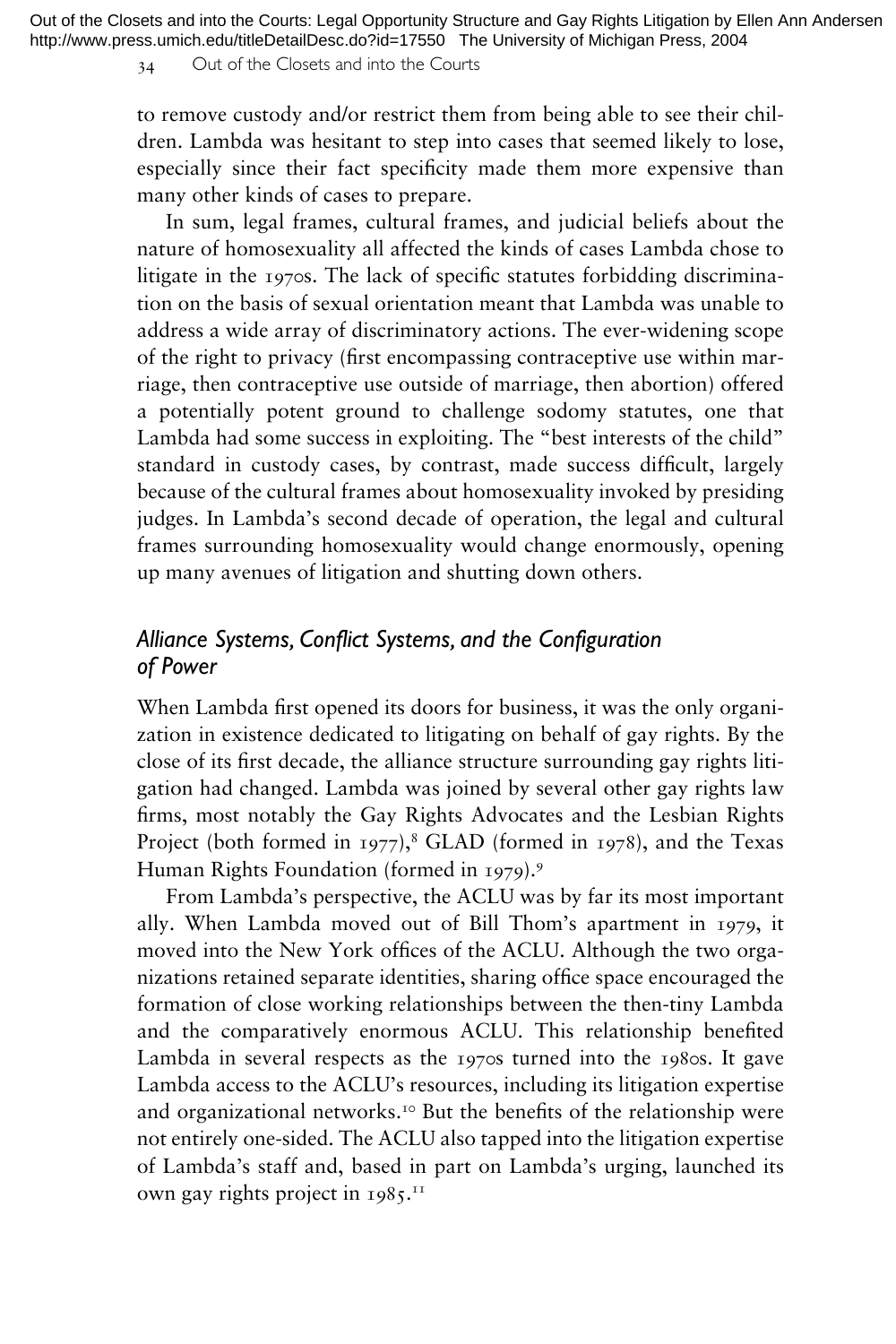*An Overview of Lambda and Its Litigation* 35

Just as the alliance system surrounding litigation was beginning to coalesce by the close of the 1970s, so was the conflict system. The visible successes of gay rights activists in the 1970s sparked vocal opposition among those opposed to gay rights, most notably so in the context of newly enacted gay rights laws.

Laws forbidding discrimination on the basis of sexual orientation were unheard of at the time of the Stonewall Riot in 1969. Ten years later, forty-four different communities—mostly large cities or college towns had instituted laws prohibiting some forms of sexual orientation–based discrimination.12 The passage of these ordinances sometimes sparked enormous controversy. For example, in Boulder, Colorado, the 1974 passage of a citywide gay rights law sparked such a debate between supporters and opponents of the measure that the city council finally put the ordinance on the ballot for consideration by the entire electorate. It was repealed by a nearly 2–1 margin (Button, Rienzo, and Wald 1997, 86; Keen and Goldberg 1998, 6).

When in 1977 Dade County, Florida, became the first southern city to ban discrimination on the basis of sexual orientation in employment, housing, and accommodations, a similar backlash occurred. Conservative Christian singer Anita Bryant quickly announced that she would mount a campaign to repeal the ordinance through a ballot referendum. She formed a group, "Save Our Children (From Homosexuality) Inc.," which depicted homosexuals (especially gay men) as immoral, predatory, and especially dangerous to the physical and moral welfare of children. Bryant summed up her message in a phrase that was quoted repeatedly by her supporters: "Homosexuals cannot reproduce so they must recruit" (Shilts 1982, 156).

Bryant's repeal effort tapped into a wellspring of public opposition to the notion of gay rights: within five weeks of the ordinance's passage, the proposed repeal measure had garnered more than six times the number of votes needed to qualify it for the ballot. Less than six months after the gay rights law passed, Dade County voters repealed it by a margin of 78 percent to 22 percent. Buoyed by the victory, Bryant embarked on a national tour to promote the repeal of similar laws in other localities. By the end of 1978, Bryant and her supporters had utilized citizen lawmaking to repeal gay rights provisions in three additional cities—Wichita, Kansas, where the repeal referendum garnered an 83 percent majority; St. Paul, Minnesota, 63 percent; and Eugene, Oregon, also 63 percent.<sup>13</sup>

Attempts to repeal gay rights ordinances were part of a larger mobilization of "New Right" activists in the late 1970s and early 1980s. The New Right coalesced around what they saw as the spiritual and moral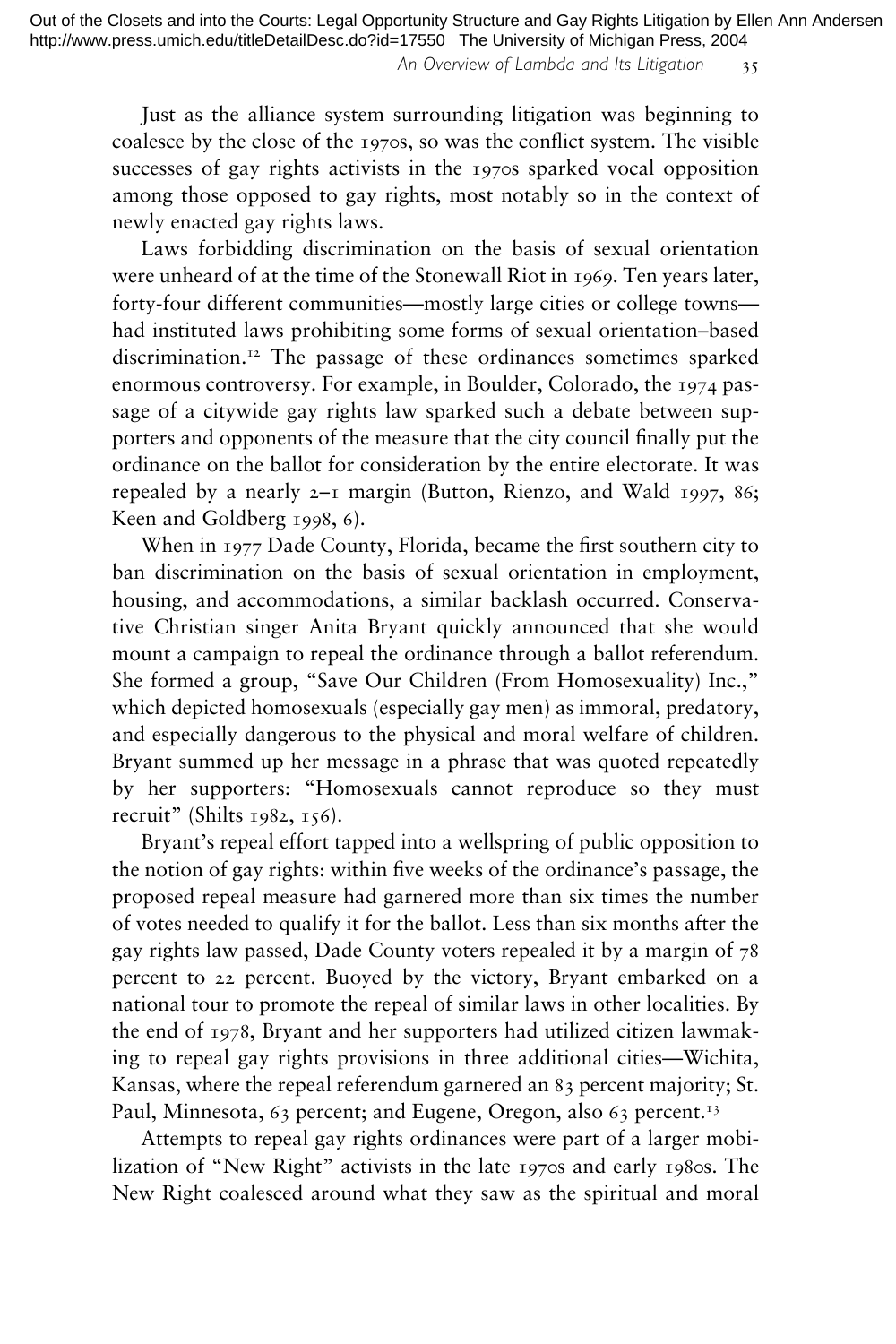36 Out of the Closets and into the Courts

weakening of America, as exemplified by legalized abortion, the rising divorce rate, the proposed Equal Rights Amendment, the absence of prayer in public schools, and the very notion of "gay" rights.14 The Republican party was particularly solicitous of the concerns of these activists, including for the first time a plank in its 1980 platform specifically opposing any form of governmental endorsement for gay rights.<sup>15</sup>

The election of the New Right's favored presidential candidate, Ronald Reagan, combined with the Republican capture of the Senate, signaled that, at least in the near future, the national political system would be far more open to New Right activists than to gay rights activists. The passage of antigay legislation in Congress further emphasized the power disparity between gay rights advocates and their opponents. In 1980, for example, Congress approved the McDonald Amendment, which prevented the Legal Services Corporation from providing "legal assistance for any litigation which seeks to adjudicate the legalization of homosexuality." Then in 1981, it voted overwhelmingly to require the District of Columbia to retain its sodomy law.

In sum, Lambda witnessed the shaping up of both the alliance and the conflict systems surrounding gay rights during its first decade. These systems would become significantly stronger in the 1980s and 1990s. Allies would begin to work in concert, increasing Lambda's ability to mobilize resources on behalf of gay rights litigation. New Right activists would find yet another symbol of moral decay around which to mobilize: AIDS. Events in the early 1980s also highlighted the lack of opportunity for advancing gay rights in the national political realm. This inhospitality would last throughout Lambda's second decade as well.

#### Lambda's Second Decade: 1983–92

Lambda's capacity to mobilize resources in support of its gay rights litigation grew dramatically during its second decade. In 1983 it was housed in the offices of the New York Civil Liberties Union and had an annual income of about \$133,000. By the close of 1992, Lambda's annual income totaled over  $$1.6$  million, and it had its own suite of offices in New York City, as well as two regional offices: one in Los Angeles and one in Chicago. Its paid staff grew from three to twenty-two during that time period and from one full-time litigator to five.

A major engine of Lambda's growth was the organizational and fund-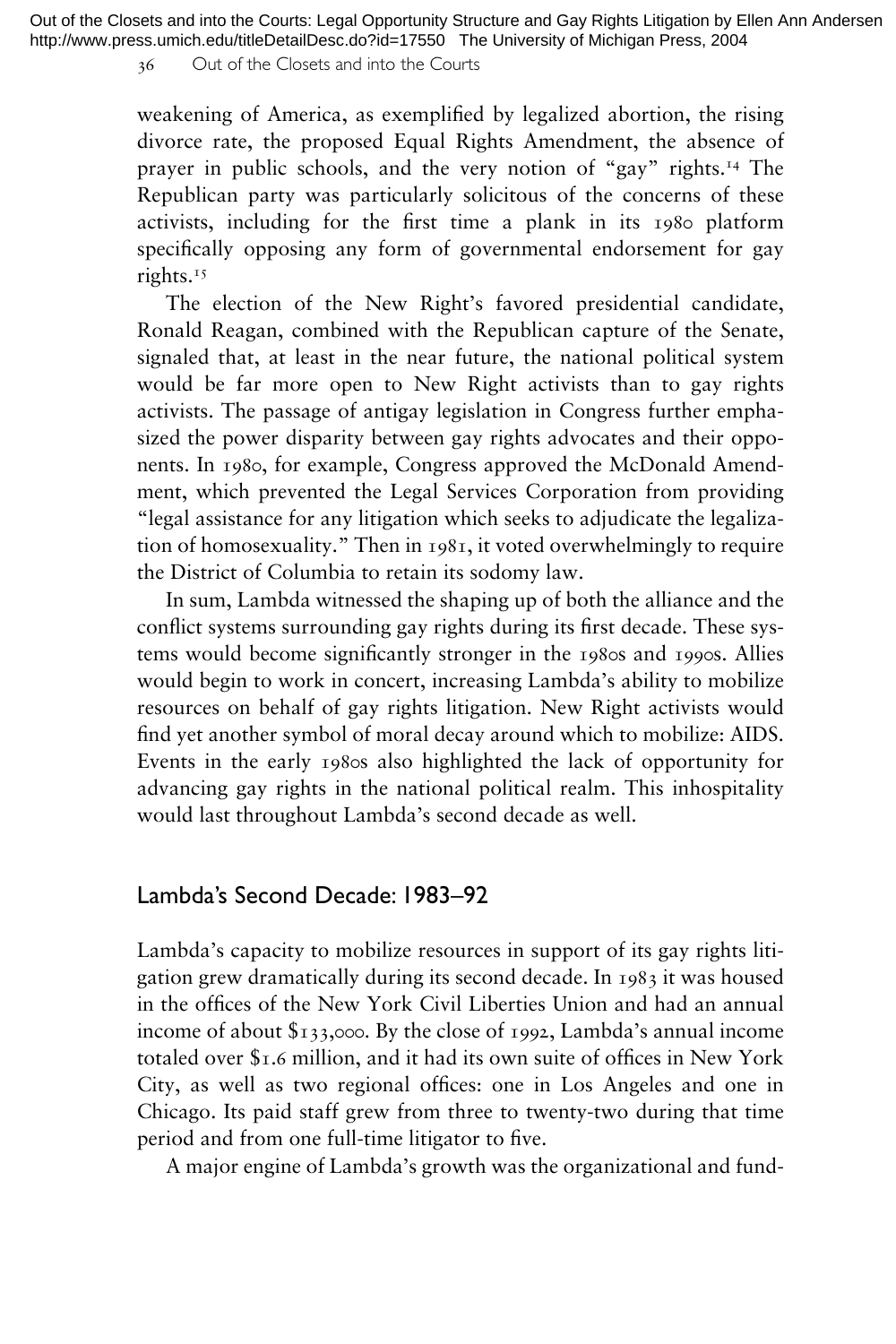*An Overview of Lambda and Its Litigation* 37

raising abilities of its staff, particularly its executive directors. For example, Tim Sweeney became Lambda's executive director at the start of 1982, a position he held through the end of 1985. A non-lawyer, he dedicated his time to building Lambda's extralegal infrastructure, engaging in continual fund-raising, and using that money to hire a public information director, organize seminars, disseminate informational materials, and increase Lambda's visibility and membership base. A year after Sweeney's arrival, the organization was finally able to hire an attorney to coordinate the development and implementation of litigation.

Abby Rubenfeld became Lambda's first managing attorney in 1983, bringing with her a voiced commitment to developing a coherent set of litigation strategies and to improving communication and coordination among the growing community of gay rights litigators. As we shall see later in this chapter, Rubenfeld was instrumental in establishing the first mechanism for bringing together the growing community of gay rights litigators and in expanding the scope of Lambda's docket. The combined efforts of Sweeney and Rubenfeld shored up Lambda's financial base, expanded its outreach to the larger lesbian and gay community, and increased the communication and coordination network among litigators. By the end of 1985, when Sweeney stepped down as executive director, Lambda's budget had increased from \$80,000 to \$300,000.

That said, Lambda's visibility in the gay rights movement was still fairly low in 1985. Hiring Tom Stoddard as executive director was a coup: telegenic and personable, Stoddard was well known in New York's gay activist circles and widely respected for his work as the legislative director of the New York Civil Liberties Union and for his coauthorship of New York City's lesbian and gay rights ordinance. Under Stoddard's leadership, Lambda's visibility rose enormously. He pushed the organization into mainstream media outlets, writing editorials and appearing on television programs. This increased visibility "legitimated Lambda in the eyes of . . . a lot of donors, including big donors" (Robert Murphy, quoted in Freiberg 1997). As a result, Lambda's organizational capacities grew immensely. During Stoddard's tenure, Lambda not only moved into its own offices for the first time (in  $1987$ ) but opened a second office in Los Angeles (in 1990). When he stepped down at the end of 1991, the organization's budget topped \$1.6 million, and there were four full-time litigators in a staff of twenty-two.

Lambda's docket likewise grew. It took on 191 new cases between 1983 and 1992. As table 2 shows, the scope and emphasis of Lambda's litigation shifted considerably in its second decade. Emphasis on AIDS is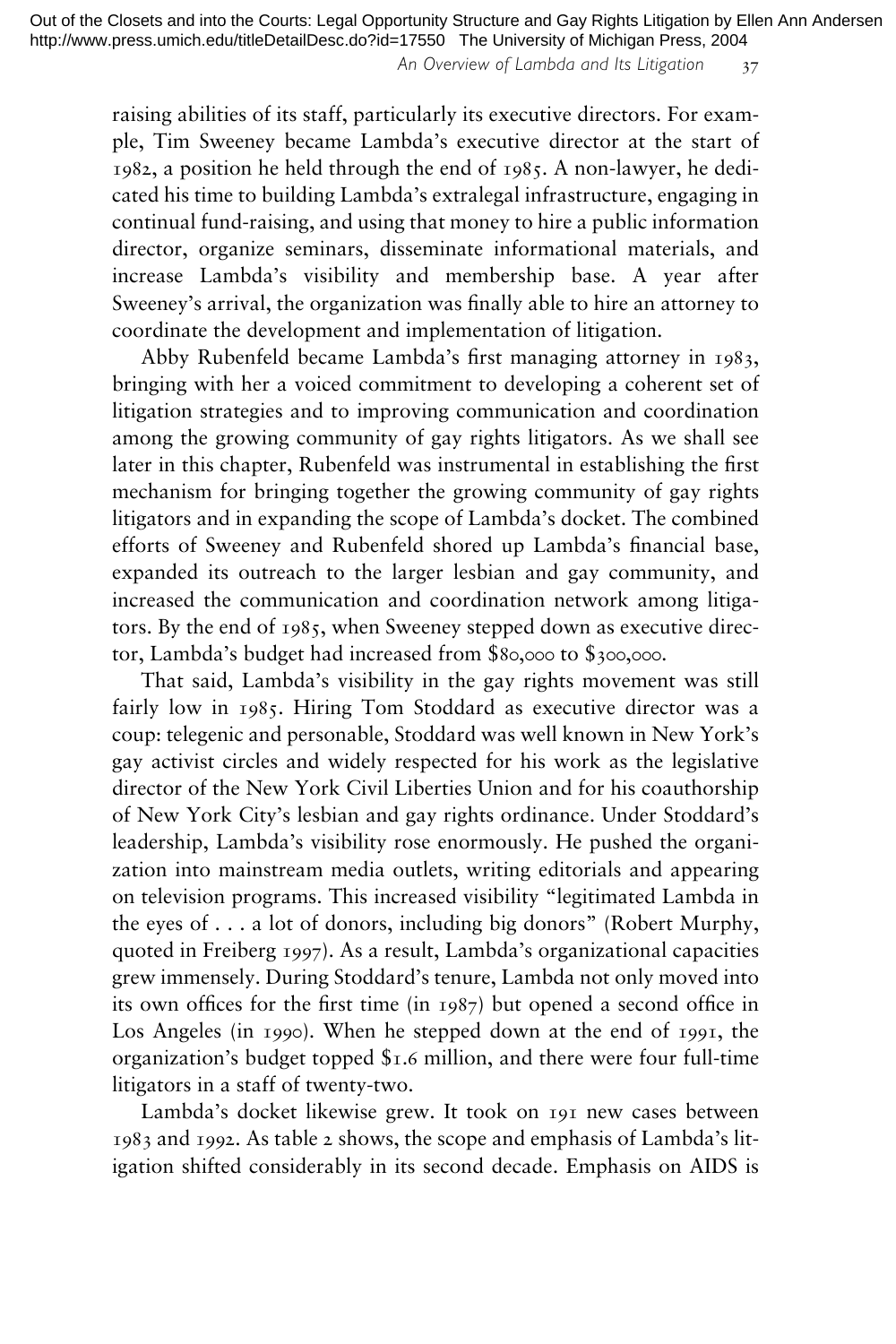38 Out of the Closets and into the Courts

the most striking change. About 30 percent of Lambda's new cases grappled with sociolegal repercussions of the epidemic (about which more presently). At its peak in 1989, AIDS litigation swallowed up close to 40 percent of Lambda's docket. The percentage of Lambda's docket allotted to sodomy and immigration challenges, in contrast, fell off sharply.

That the proportion of docket space allotted to these issues dropped should not be taken to mean that they were no longer priorities for Lambda. The number of cases litigated in a given area is an imperfect marker of the importance of that area. Indeed, the number of AIDS cases on Lambda's docket surpassed sodomy cases in the midst of *Bowers v. Hardwick,* one of the most important gay rights cases ever litigated. Sodomy reform simply moved from being the major concern of gay rights litigators to being one of several major concerns.

One of these new priorities was family law. Rhetoric about the "gay agenda" aside, it is more accurate to speak of multiple gay communities than of a singular entity. Gender is one obvious marker of community boundaries, and gender-based conflicts have pervaded the movement for gay rights. For example, men greatly outnumbered women in early liberation groups and tended to focus on gay male concerns such as sodomy law reform, bar raids, and police entrapment to the virtual exclusion of custody, child care, wage discrimination, and other core lesbian-feminist concerns. Lesbians were far less likely to be entrapped and/or arrested than were gay men because as a rule they were less likely to solicit virtual

|                    | Decade 1       |                    | Decade 2                    |                    |
|--------------------|----------------|--------------------|-----------------------------|--------------------|
| Type of Case       | Docket $(\% )$ | Number of<br>Cases | Docket $(\% )$              | Number of<br>Cases |
| Sodomy             | 19             | 8                  | 5                           | 9                  |
| Family             | 19             | 8                  | 20                          | 38                 |
| Speech/association | 14             | 6                  | 14                          | 27                 |
| Employment         | 12             | 5                  | 11                          | 21                 |
| Immigration        | 17             |                    | 2                           | 3                  |
| Military           | 5              | $\mathfrak{D}$     | 6                           | 12                 |
| <b>AIDS</b>        |                |                    | 30                          | 58                 |
| Legislation        |                |                    | $\mathcal{D}_{\mathcal{A}}$ |                    |
| Youth              | $\mathcal{P}$  |                    | <1                          |                    |
| Miscellaneous gay  | 10             |                    | 4                           |                    |
| Non-gay            | $\overline{2}$ |                    | 6                           | 11                 |
| Total              | 100            | 42                 | 101 <sup>a</sup>            | 191                |

**TABLE 2. Comparison of Lambda's Docket in Its First and Second Decades** 

aPercentage does not equal 100 due to rounding.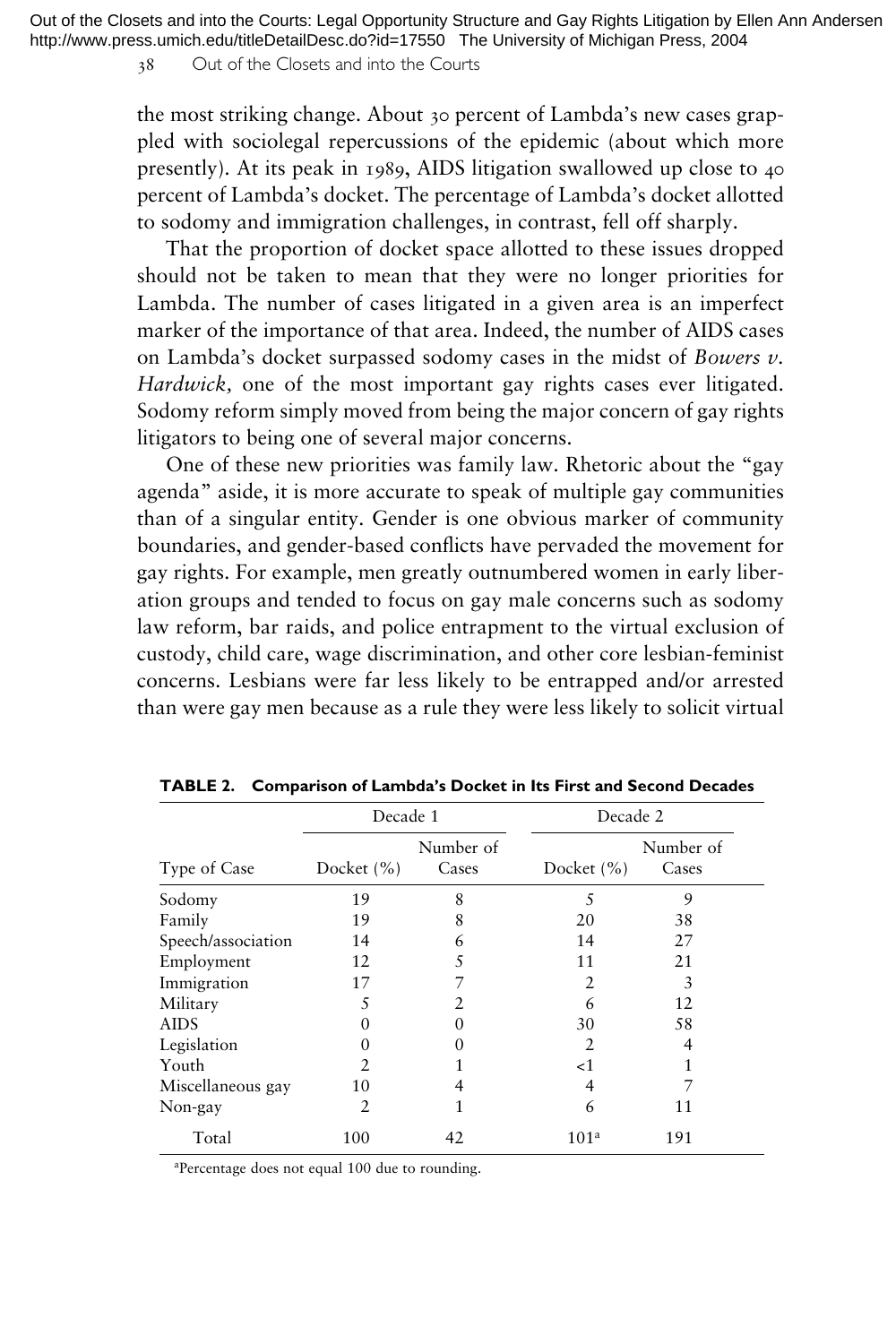An Overview of Lambda and Its Litigation 39

strangers for sex or to engage in semipublic sexual activity; they were angry that those concerns were viewed as more central to "gay" liberation than were the issues that more directly affected their lives.<sup>16</sup>

Lambda was not immune to these tensions. Its early emphasis on sodomy-related litigation made it vulnerable to the charge of being male centered—all the more so because the group's intake records in the early 1980s showed that requests for assistance from lesbian mothers in custody battles outnumbered any other kind of request. The group's efforts to reach out to the lesbian community underscored the existence of gender-related tensions. Lambda formally added family issues and relationships to its list of litigation priorities in 1983. Shortly thereafter, it pointed to two new "lesbian teacher" cases as evidence of its "commitment to working more extensively on lesbian issues" (*Lambda Update* 1984, 2).

Lambda was aided in its decision to diversity its docket by the arrival of Abby Rubenfeld as Lambda's first managing attorney. Rubenfeld came to the position with a background in family law and pushed Lambda to take on more family law cases. She did not see this interest as taking away from the importance of sodomy law reform. In fact, she saw sodomy law reform as essential to advancing gay rights claims in the context of family law. Rubenfeld illustrated this linkage in her recounting of her first solo trial as an attorney, representing a lesbian mother in a child custody case.

I was a young lawyer, well prepared, and had a great case. There was a five year old child with cerebral palsy who could get all the services and physical therapy he needed in the public school system in Nashville, where his mother lived. The father and the grandparents wanted to bring the child back to Cleveland, Tennessee, and put him in a private school that could not offer the child any of the therapy that he needed. The school was not accessible to the handicapped, so the child could not even get into the school. To me it looked like an easy case. It turned out to be anything but easy.

I put on my case, and the other lawyer stood up and said, "But your honor, this woman is a criminal." This was basically true. She was a violator of the state's sodomy law. While status is not a crime, the fact is that gay men and lesbians violate the law by their sexual activity, and they are engaging in criminal acts. We are criminals in the eyes of the law and that is used against us. That is why these sodomy laws have to go; they are the nails in the closet doors. (Rubenfeld 1986, 61)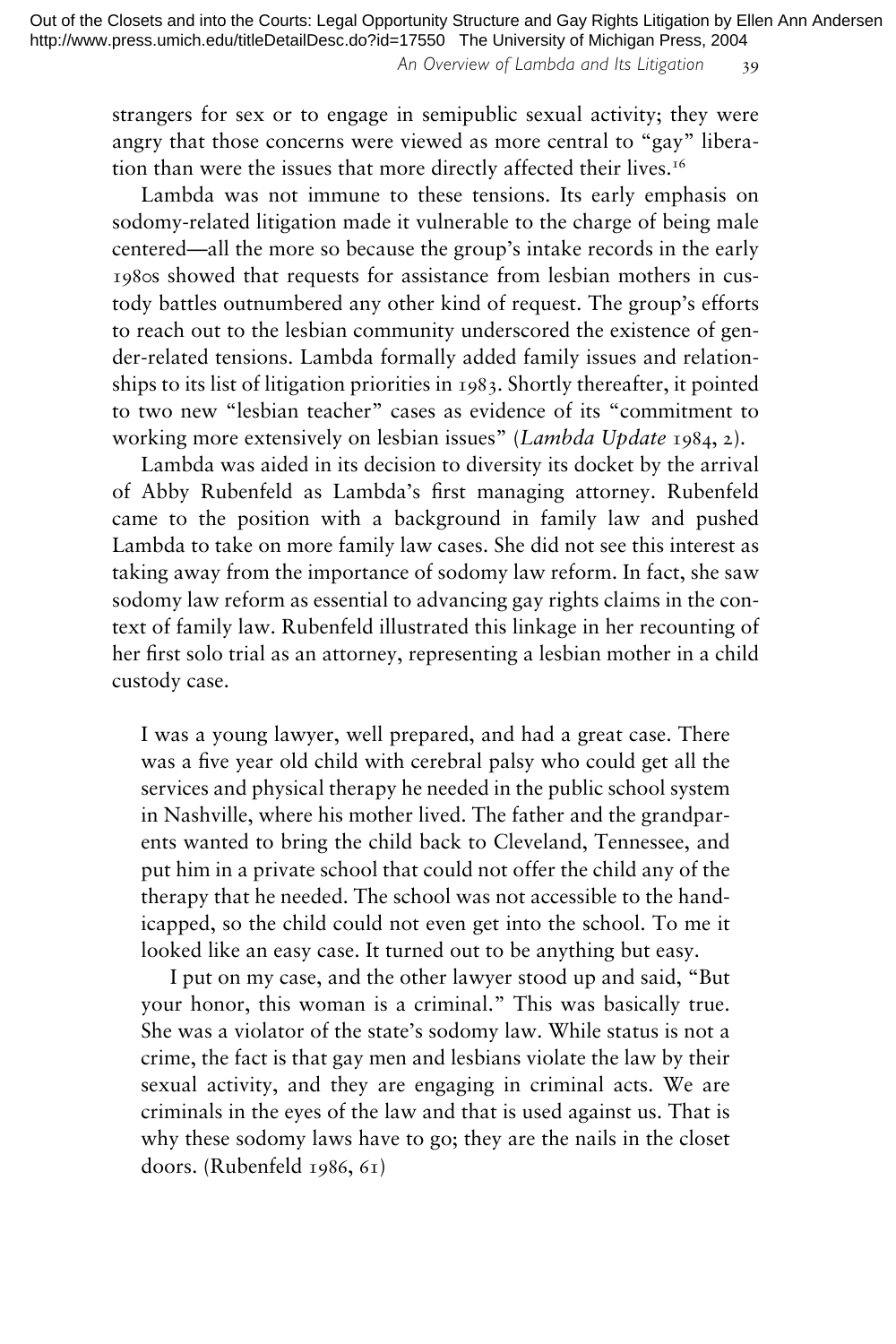40 Out of the Closets and into the Courts

Lambda also began litigating a "new" kind of case in the 1980s, namely, ones based on the passage of laws forbidding discrimination on the basis of sexual orientation. These laws opened up additional avenues for gay rights litigation. In one case, Lambda initiated an enforcement action to try to give Wisconsin's new gay rights law teeth, calling it "an opportunity to make precedent under the only state-wide gay rights law in the country" (*Lambda Update*, summer 1988, 10).<sup>17</sup> In another instance, Lambda attempted to defend a new gay rights measure against backlash. In 1984 the Salvation Army, the Roman Catholic Archdiocese of New York, and Agudath Israel challenged then–New York City mayor Ed Koch's authority to issue an executive order requiring contractors with the city to certify that they did not discriminate on the basis of various categories, including sexual orientation (*Salvation Army*  $v.$  Koch,  $1985$ ). Lambda filed an amicus brief defending the order and also coordinated the submission of a brief from a coalition of civil rights groups.

Although litigation remained at the core of Lambda's activities during its second decade, its work was not limited to the courtroom. Tim Sweeney and Tom Stoddard both placed a lot of emphasis on public education. Lambda began engaging in myriad extrajudicial activities under their leadership. In 1983, for example, Lambda testified before a subcommittee of the House Committee on Government Operations concerning issues of confidentiality in AIDS surveillance and research. Similarly, Lambda cosponsored a day-long conference called "Lesbians Choosing Motherhood" in the fall of  $1984$ .<sup>18</sup> Perhaps the single most important extrajudicial project Lambda involved itself in was the creation of the Ad-Hoc Task Force to Challenge Sodomy Laws. We turn to a discussion of that group now.

### Behind the Litigation: LOS in Lambda's Second Decade

#### *A Developing Alliance System*

As noted previously, Lambda's status as the only dedicated gay rights law firm lasted for only a few years. By the close of the  $1970s$ , it was joined by a handful of other groups scattered across the nation. The ACLU also continued to litigate gay rights cases and in 1986 formally created the Lesbian and Gay Rights Project. These groups would form the backbone of the alliance system surrounding gay rights.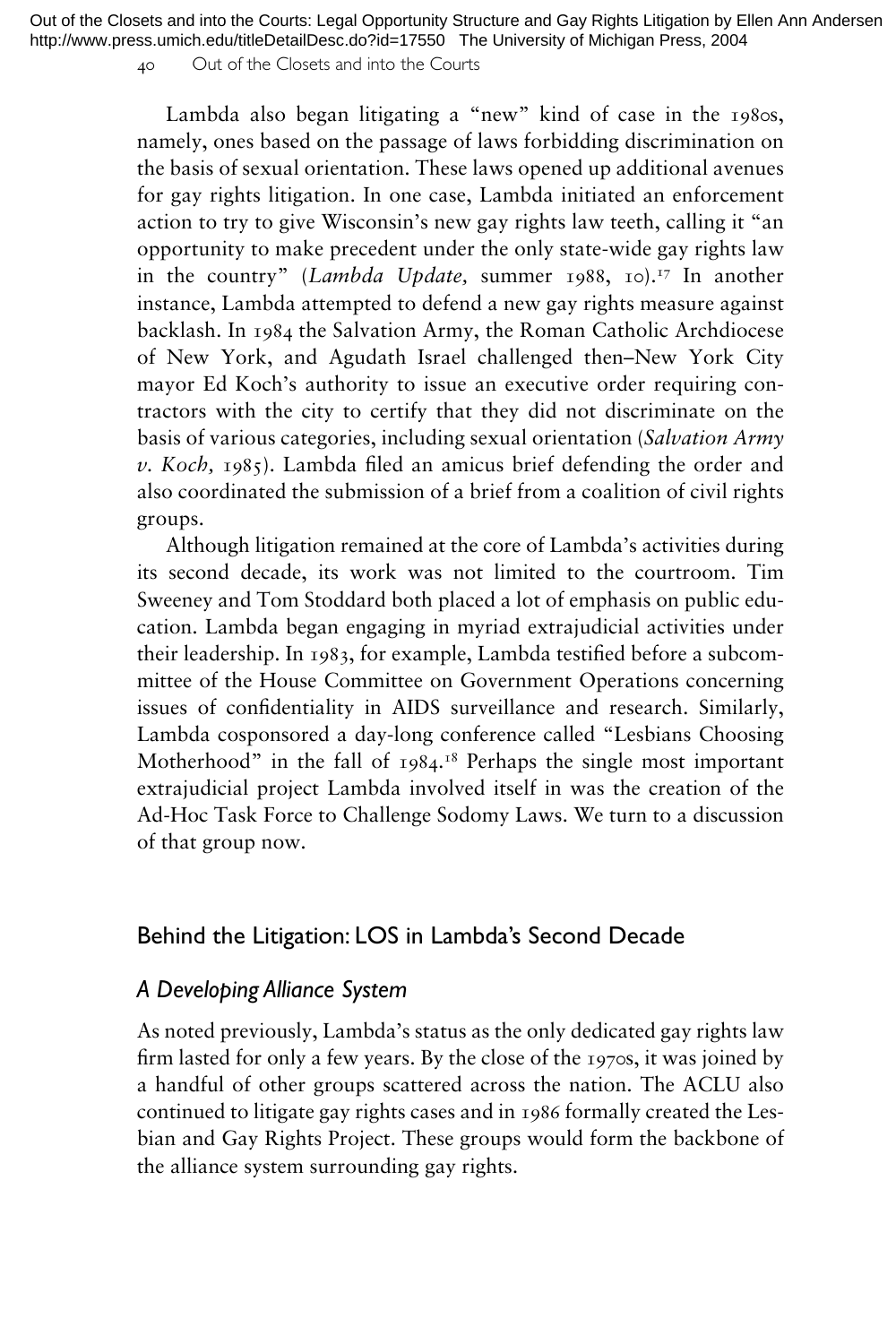An Overview of Lambda and Its Litigation 41

Lambda's relationship with the other gay legal organizations was a complicated one. On the one hand, the organizations competed with each other for a limited pool of money, prestige, and public recognition (see Vaid 1995). Lambda and the Boston-based GLAD frequently engaged in "turf" battles in the 1980s as each organization attempted to expand its sphere of influence.<sup>19</sup> On the other hand, the groups quickly became intertwined with one another—trading staff, filing amicus briefs in each other's cases, and coordinating litigation processes.

The web of connections tying the groups together often led through the ACLU. When Lambda moved out of Bill Thom's apartment and into dedicated office space in 1979, it was in the ACLU's New York building. Because the prestige of the ACLU and its affiliates lent credibility to gay rights claims, gay legal groups sought out ACLU involvement or sought to piggyback on ACLU-backed cases. Staff from gay legal groups sometimes sat on the boards of regional civil liberties unions. Kevin Cathcart's recollection of the formation of the ACLU's Lesbian and Gay Rights Project illustrates the web of relationships tying the groups together.

Years ago, this is in the mid-80s . . . Lambda was in the ACLU building over on 43rd Street in New York. There was no ACLU project. And we lobbied the ACLU very hard about "Why aren't you doing more? Why don't you have a project? Why don't you create a job?" . . . [A]nd I was at that point at GLAD not at Lambda and Lambda was a much bigger player, a much, much bigger player because they were there [in New York]. Tom [Stoddard] was involved and Tom also worked at the New York Civil Liberties Union and Tom was on the ACLU National Board and when I was at GLAD I was on the board of the Civil Liberties Union in Massachusetts, so we all have lots of overlaps with the various civil liberties unions. . . . We pushed them to do this. We wanted them to do this. I don't see it as a bad thing that they do it. I don't see it as competition. I see it as: it would be shocking if the ACLU did not have a project.<sup>20</sup>

The single most important connection in the alliance system surrounding gay rights litigation was forged on November 20, 1983, when, at the urging of then–Lambda legal director Abby Rubenfeld, Lambda and the ACLU hosted a nationwide meeting of gay rights litigators working on sodomy law reform. It was not the first effort to bring together the various groups working on gay rights.<sup>21</sup> It differed from earlier meetings,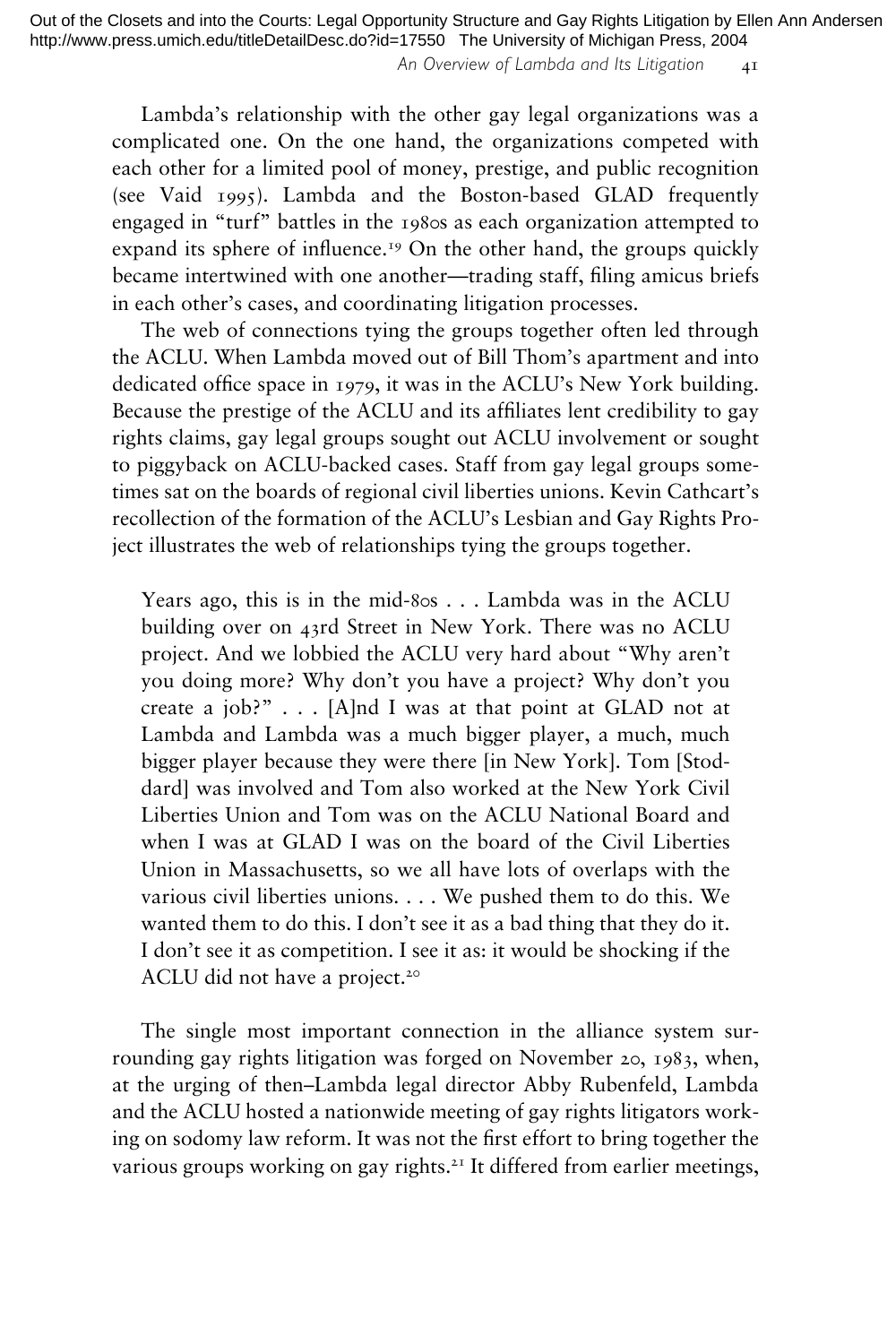42 Out of the Closets and into the Courts

though, in that it led to the formation of the Ad-Hoc Task Force to Challenge Sodomy Laws, the first ongoing mechanism for communication and coordination between the myriad sodomy reform litigators across the nation. The core purpose of the Ad-Hoc Task Force was to be what one litigator called "a central place to discuss constitutional theory and litigation strategies" (quoted in *Lambda Update* winter 1985, 5). The task force's immediate objectives included targeting a few states for sodomy challenges, creating appropriate litigation strategies, and amassing a central directory of information and resources to use in future challenges to sodomy laws (*Lambda Update,* February 1984).

The Ad-Hoc Task Force became a formal project of Lambda in 1985. In 1986, after the Supreme Court's decision in *Bowers v. Hardwick,* the task force rechristened itself the Litigators' Roundtable and shifted its emphasis from eradicating sodomy laws to containing the damage wrought by the decision and pursuing litigation in other areas. The Litigators' Roundtable is widely credited among gay rights litigators as providing a forum for hashing out legal theories, considering rhetorical approaches, forging agreement between the various groups, and coordinating the process of litigating (see, e.g., Freiberg 1997; Vaid 1995).

I do not want to leave the impression that the existence of the Litigators' Roundtable has erased intracommunity conflict. The gay rights movement has never been homogeneous: the membership of the community, the goals of the movement, and the vehicles for achieving those goals have all been matter of intense debate.<sup>22</sup> These conflicts did not disappear with the formation of the Litigators' Roundtable. As we shall see in subsequent chapters, significant intracommunity conflict existed over how to attack sodomy laws and antigay initiatives as well as whether to pursue the right to marry. However, it seems clear that the Litigators' Roundtable has served as a useful tool for resolving many disagreements and for achieving intergroup consensus about legal strategies vis-à-vis divisive issues; it has also minimized duplication of effort among the various gay rights groups and facilitated the conduct of litigation.

# Two Sudden Shifts in Cultural and Legal Frames: AIDS and *Bowers*

Although evidence of the existence of AIDS in the United States can be traced back to the early 1970s, it escaped medical attention until the early 1980s.23 The general public paid it little attention until June 24, 1985—the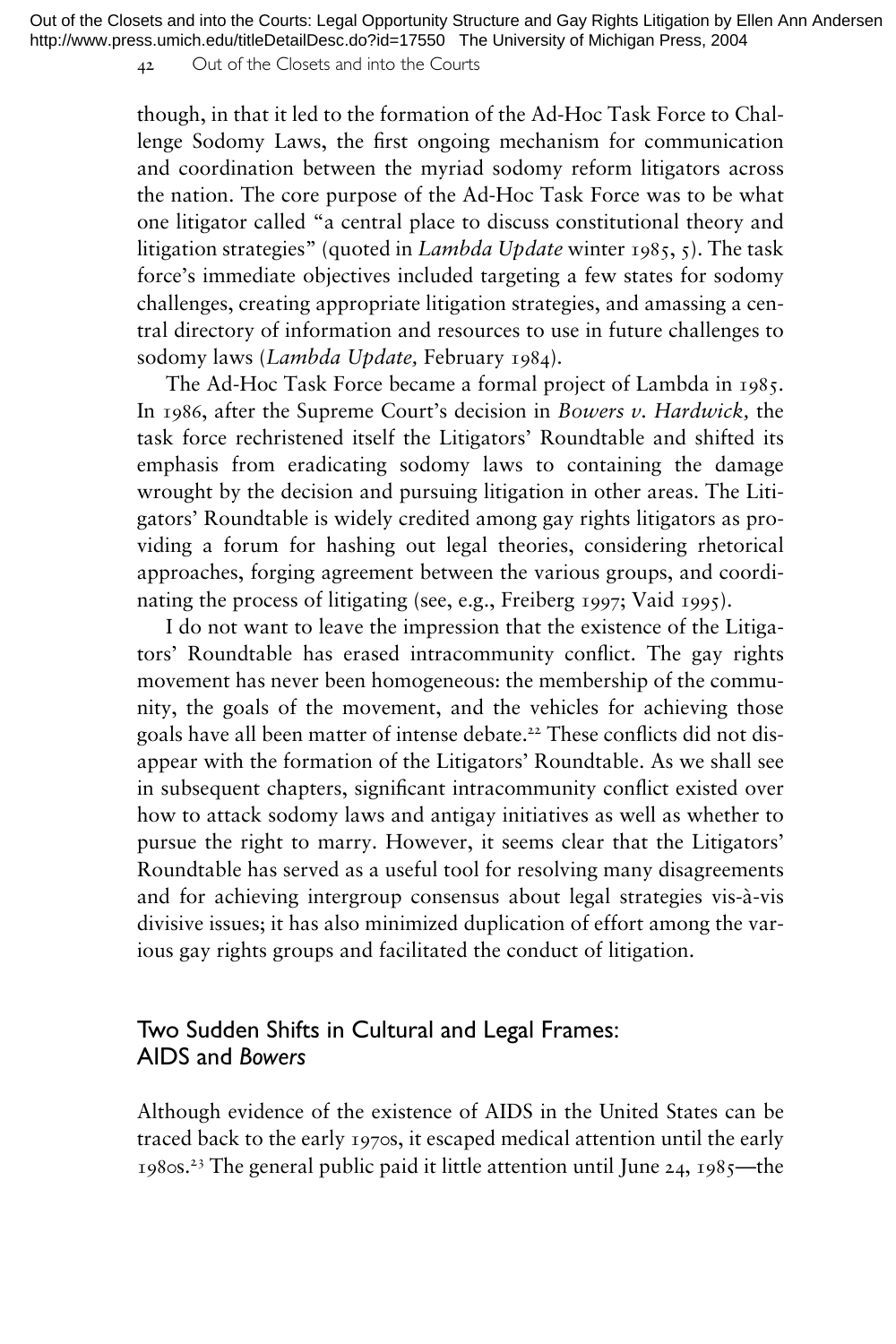*An Overview of Lambda and Its Litigation* 43

day actor Rock Hudson announced he had AIDS. Hudson's illness ignited a panic about AIDS among heterosexuals. New York City's AIDS hotline, for instance, reported a fivefold jump in daily calls after Hudson's announcement, largely from anxious heterosexuals (Rimer  $1985$ ).<sup>24</sup> "Contagion-fear" among heterosexuals mounted through 1988. Much of the media coverage during this time was alarmist, emphasizing the crossover of AIDS from the gay male population to the heterosexual population.<sup>25</sup>

The emergence of the AIDS epidemic had myriad effects on the course of the gay rights movement. One of them was to increase the prominence of litigation. In fact, by 1990, AIDS had stimulated more litigation than any other disease in the United States, in absolute numbers and across all time (Gostin 1990, 1961). Much of this litigation related only indirectly to gay rights per se, involving instead questions of blood banks' liability for transfusion-related AIDS, the legality of insurance caps on AIDS-related medical payments, and the rights and responsibilities of health-care workers vis-à-vis AIDS. But because of the association of AIDS with male homosexuality in the United States, litigation around AIDS and gay rights was inevitably intertwined. As Nan Hunter (1993, 1706) noted, "Although legal and social reaction ostensibly focused on the disease, the disease itself was so closely associated with gay men in the first years of the epidemic that much of the reaction seemed a euphemism for opinions of male homosexuality."

Opponents of gay rights forwarded the theoretical possibility of HIV transmission as a reason to deny a variety of gay rights claims. As we shall see in chapter 4, opponents of sodomy reform used AIDS to argue that homosexuality posed a public health threat, arguing that sodomy laws were necessary to stem the spread of the epidemic. But gay rights opponents also raised the specter of AIDS—often successfully—in cases not directly involving sexual activity. Among other things, they pointed to the syndrome as a reason to prevent gay men and lesbians from forming gay rights groups, working with the public (especially in the food and health-care industries), and securing custody and visitation rights to their children.26 In 1985, Lambda's then–executive director Tim Sweeney phrased the impact of AIDS on gay rights this way: "There is no question that AIDS now puts a veneer over the top of every civil rights issue I see. Last month a Vermont legislator tried to make it a felony for a gay man to give blood" (Specter 1985, 4).

AIDS clearly acted as a critical event in refocusing Lambda's litigation priorities. Lambda became actively involved in the area at its outset: in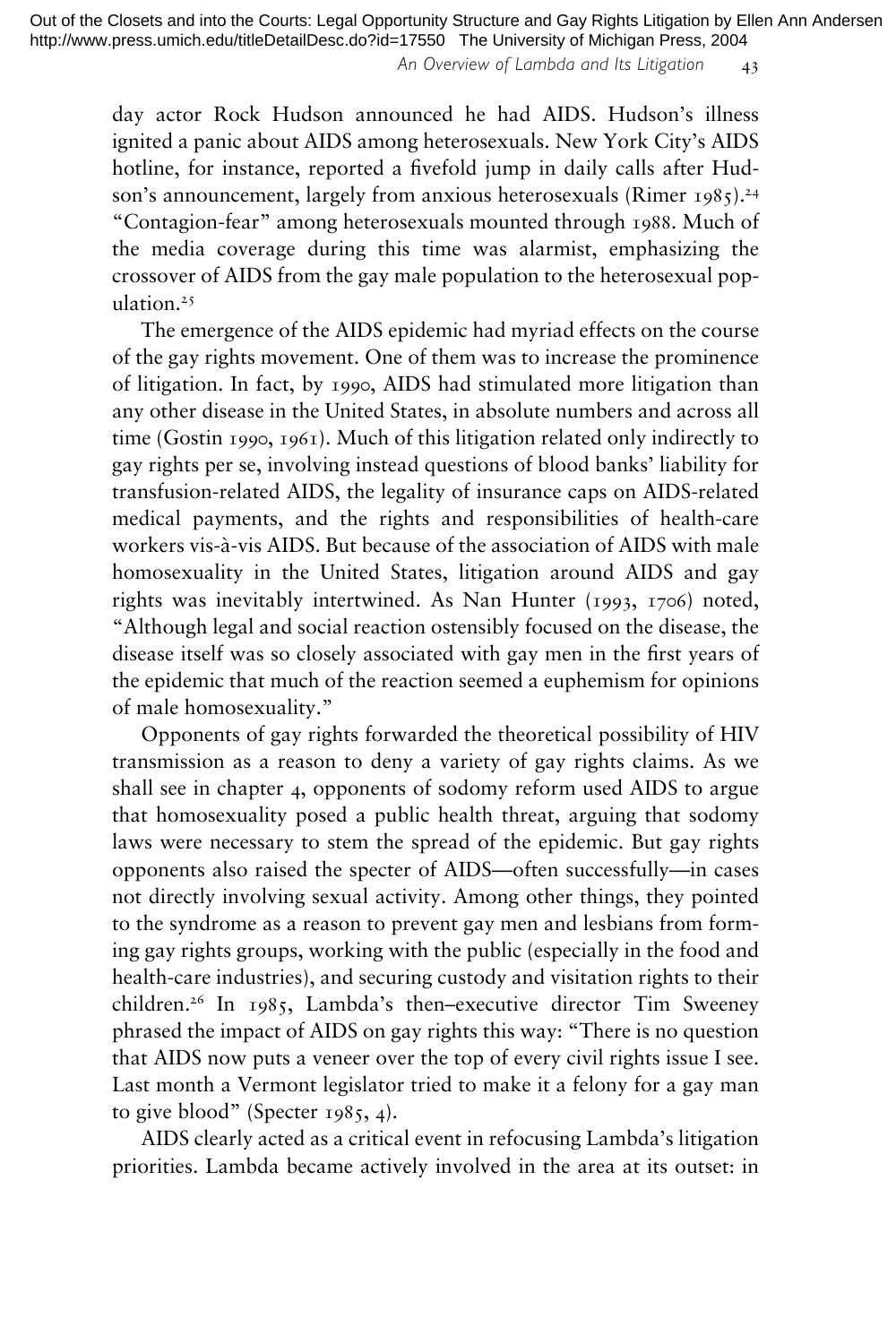44 Out of the Closets and into the Courts

1983 it litigated the first AIDS-related discrimination lawsuit in the country.27 By the mid-1980s Lambda was confronting an avalanche of requests for help from gay men encountering AIDS-related discrimination in housing, employment, insurance, and a host of other areas. According to the group's intake records, for example, requests for AIDS-related assistance increased 300 percent between 1984 and 1985. Lambda responded to this outpouring of need by incorporating AIDS-related litigation into its mission, a route that its sister organizations by and large did not take.

One of the most important effects of this decision was that it dramatically improved Lambda's ability to raise money. Mainstream foundations that had previously shied away from underwriting gay rights efforts donated money for Lambda's AIDS-related work.<sup>28</sup> The impact these grants had on Lambda's bottom line can be seen in table 3, which itemizes Lambda's annual income from 1980 through 2002. Table 3 also shows what is perhaps the most symbolically resonant impact of AIDS on Lambda's organizational growth: the addition of bequests as a revenue source in the late 1980s.

Of course, AIDS was not the only generator of income for Lambda. If AIDS was a long-term critical event stimulating lesbian and gay mobilization, the 1986 Supreme Court decision in *Bowers v. Hardwick* was a suddenly imposed grievance.<sup>29</sup> In a scathingly worded opinion written by Justice Byron White, the Supreme Court found the claim of a "fundamental right to engage in sodomy" to be "at best, facetious." Chief Justice Warren Burger took the additional step of writing a concurrence to emphasize his abhorrence of homosexuality, based on what he described as "millenia of moral teaching."

Lambda attorney Evan Wolfson, who drafted Lambda's amicus brief in *Bowers,* referred to *Bowers* and AIDS as "the two towering paradigm shifters of the '80s."30 Wolfson described *Bowers*'s impact thus: "It energized a grass-roots movement and tapped into a deeper anger and politicized people. Lambda mushroomed after [*Bowers*], as did a number of other groups. [*Bowers*] had a whole galvanizing effect [in addition to its legal effects]."31

Lesbians and gay men were clearly angered by the Court's ruling. Within hours of its announcement, small protests erupted in several cities across the nation. The largest of these occurred in New York City, where more than one thousand protestors marched on a federal court house, clashing with police during the process. The case was also a major impetus for the 1987 March on Washington for Lesbian and Gay Rights, which drew over half a million participants. A prominent feature of the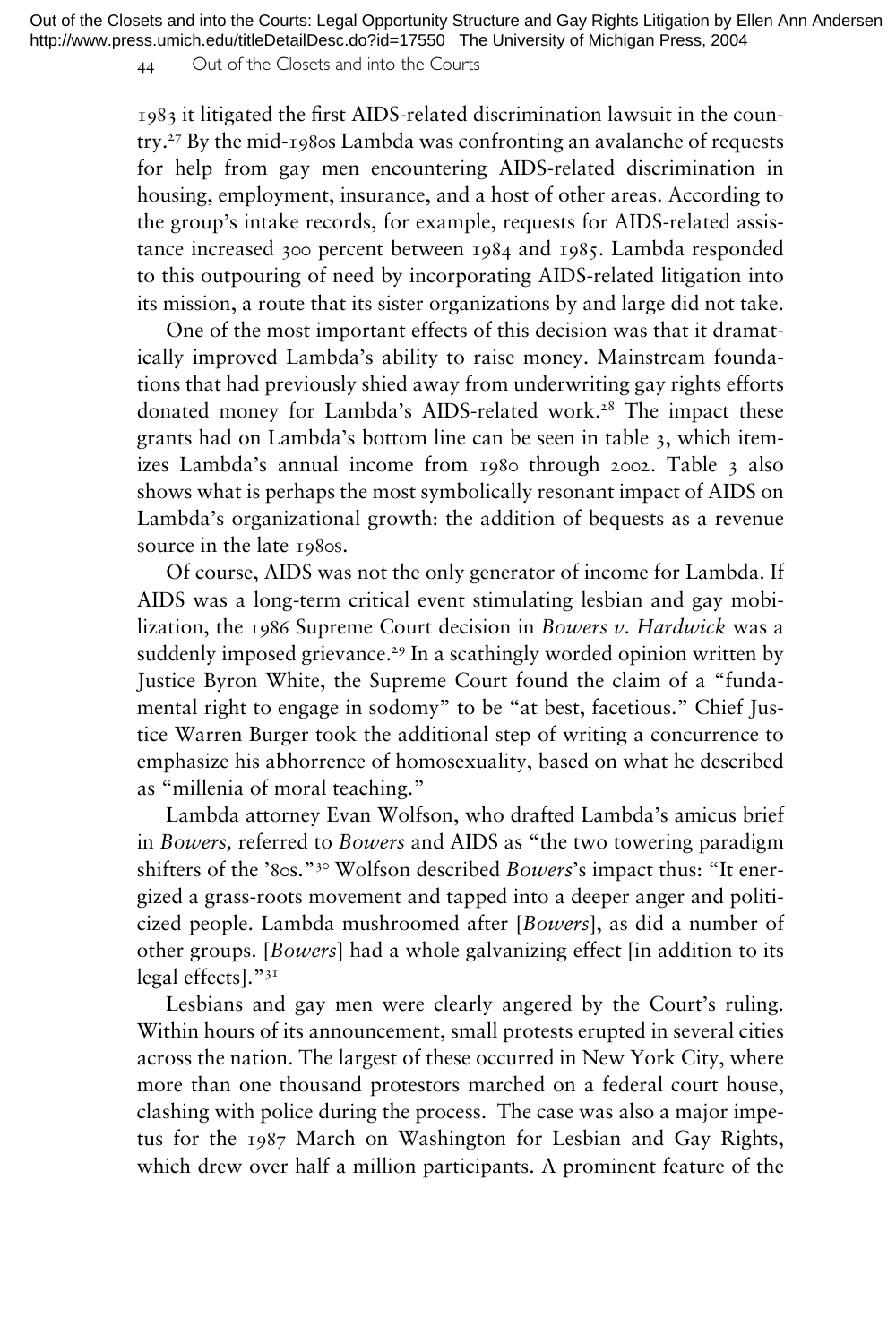*An Overview of Lambda and Its Litigation* 45

march was a mass protest on the steps of the Supreme Court building in which some 600 people were arrested, making it the largest single act of civil disobedience in the United States since the anti-Vietnam War demonstrations.32

Lambda moved quickly to capitalize on the anger *Bowers* provoked within the lgb community. Solicitation letters were mailed out within a week of the decision and *Bowers* became the cornerstone of Lambda's fundraising appeals for the next year.33 Using favorable and unfavorable court decisions is a tried-and-true method for raising funds. Although there is no way to know for certain how much additional funding Lambda was able to leverage out of *Hardwick,* the threefold increase in

|                   | Individual    |                 |           | Specialb  |                    |                    |
|-------------------|---------------|-----------------|-----------|-----------|--------------------|--------------------|
|                   | Contributions | <b>Bequests</b> | Grants    | Events    | Other <sup>c</sup> | Total <sup>d</sup> |
| 1980              | 18,625        |                 | 6,000     | 8,519     | 522                | 33,666             |
| 1981              | 46,981        |                 |           | 5,716     | 326                | 53,023             |
| 1982              | 38,518        |                 | 23,500    | 13,994    | 3,515              | 79,527             |
| 1983              | 64,308        |                 | 41,500    | 24,458    | 3,207              | 133,473            |
| 1984              | 116,893       |                 | 60,000    | 13,452    | 5,323              | 195,668            |
| 1985              | 181,239       |                 | 52,800    | 39,705    | 26,110             | 299,854            |
| 1986              | 553,402       |                 |           | 49,933    | 16,379             | 897,814            |
| 1987              |               |                 |           |           |                    | 1,019,642          |
| 1988              | 475,343       | 49,102          | 187,107   | 135,615   | 50,647             | 897,814            |
| 1989              | 688,525       | 87,740          | 276,181   | 193,217   | 77,704             | 1,323,367          |
| 1990 <sup>e</sup> | 630,966       | 145,670         | 177,050   | 162,862   | 46,940             | 1,163,488          |
| 1991              | 943,565       | 124,890         | 277,580   | 263,053   | 69,744             | 1,678,832          |
| 1992              | 907,951       | 223,514         | 278,399   | 162,473   | 46,957             | 1,619,294          |
| 1993              | 968,542       | 387,611         | 197,955   | 211,460   | 52,019             | 1,817,587          |
| 1994              | 1,102,422     | 194,354         | 280,406   | 398,073   | 191,395            | 2,166,650          |
| 1995              | 1,303,486     | 864,170         | 322,941   | 477,680   | 124,738            | 3,093,015          |
| 1996              | 1,393,475     | 2,196,843       | 217,612   | 486,415   | 141,471            | 4,435,816          |
| 1997 <sup>f</sup> | 1,500,000     | 1,500,000       | 348,000   | 512,000   | 388,000            | 4,300,000          |
| 1998              | 1,940,477     | 783,705         | 397,348   | 722,026   | 168,522            | 4,062,078          |
| 1999              | 2,266,070     | 934,162         | 623,919   | 832,768   | 291,569            | 4,948,488          |
| 2000              | 2,205,828     | 1,193,486       | 890,102   | 980,181   | 187,479            | 5,457,076          |
| 2001              | 2,682,167     | 924,792         | 949,618   | 1,063,173 | (271, 317)         | 5,348,433          |
| 2002              | 2,797,824     | 2,326,910       | 1,448,372 | 1,139,023 | 119,636            | 7,831,765          |

**TABLE 3. Breakdown of Lambda's Income by Source, 1980–2002<sup>a</sup>**

aData collected by author from Lambda's audited financial reports. Categorical data for 1987 unavailable.

bFund-raisers of various types.

c Attorney fees, speaking engagements, publications, interest, and other miscellany.

dExcluding the value of donated services. In 2002, donated services were valued at over \$1.5 million. e 1990 figures are for nine months only, because Lambda switched from calendar to fiscal year accounting.

f 1997 figures are rounded.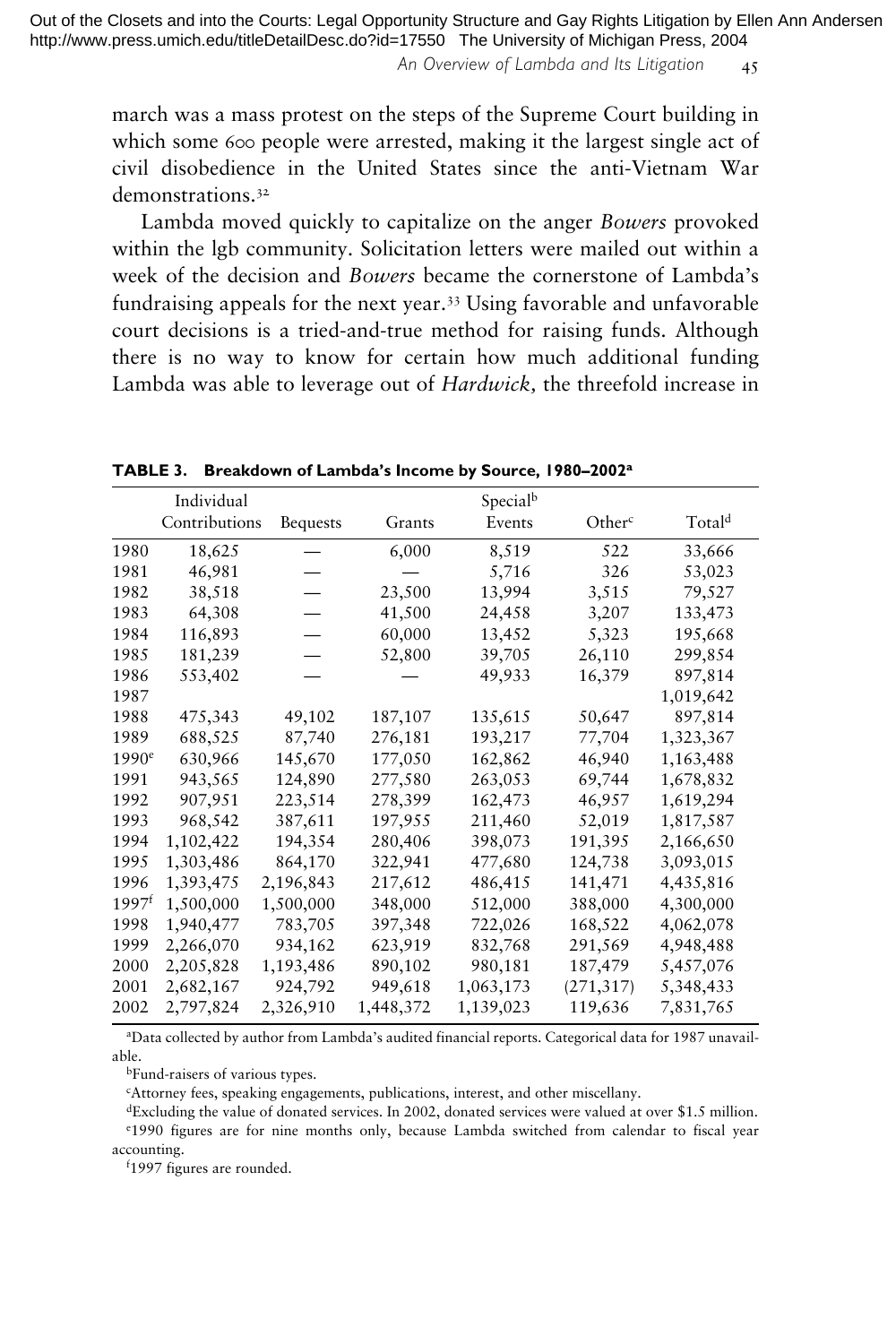46 Out of the Closets and into the Courts

individual contributions in 1986 compared to 1985 suggests that Lambda was reasonably successful in using a litigation defeat to mobilize support. A comparison of the organization's budgeted and actual income in 1987 is also suggestive. Lambda projected an income of \$500,000; its actual income was twice that. The increased visibility that both AIDS and *Bowers* gave the gay rights movement likewise resulted in increased giving from corporations and other organized entities. For instance, in 1987, three prominent law firms held a then-unprecedented fundraiser for Lambda, raising more in one evening (about \$50,000) than Lambda had raised in the first four years of its existence.34

Lambda was able to take the money it raised in the aftermath of AIDS and *Bowers* and expand its organizational base. The group opened a western regional office in Los Angeles in 1990, followed by a midwestern regional office in  $1992.<sup>35</sup>$  It was also able to increase its litigation capacity. Much of this increased capacity was dedicated to AIDS-related litigation, of course. But Lambda also expanded its litigation in its more "traditional" areas—including family law, employment law, and military challenges—utilizing the funds generated from *Bowers* and AIDS. Ironically, AIDS and *Bowers* often made it harder for Lambda to litigate successfully in those areas, a subject explored in more detail in chapter 4.

In the end, the emergence of the AIDS epidemic and the Supreme Court decision in *Bowers v. Hardwick* radically impacted both the legal and the cultural contexts of gay rights. AIDS opened up a vast new sphere of litigation even as *Bowers* brought a decade of litigation efforts to a screeching halt. Both served as rallying points for a massive lesbian and gay mobilization. And both increased the sociopolitical visibility of homosexuality in the United States, garnering new support from heterosexual allies even as they emboldened gay rights' opponents. In Lambda's third decade, the battle over gay rights would only grow larger. And litigation would be at the heart of the fray.

#### Lambda's Third Decade: 1993–2002

Lambda exploded in size during its third decade. It opened two new regional offices, one in Atlanta, the other in Dallas. Its annual income nearly quadrupled, from  $$1.6$  million in 1992 to  $$7.8$  million in 2002.<sup>36</sup> Its staff grew from twenty-two to seventy-three; the number of litigators from five to fifteen. Lambda was far and away the dominant player in gay rights litigation by this point, in terms of both the size of its litigation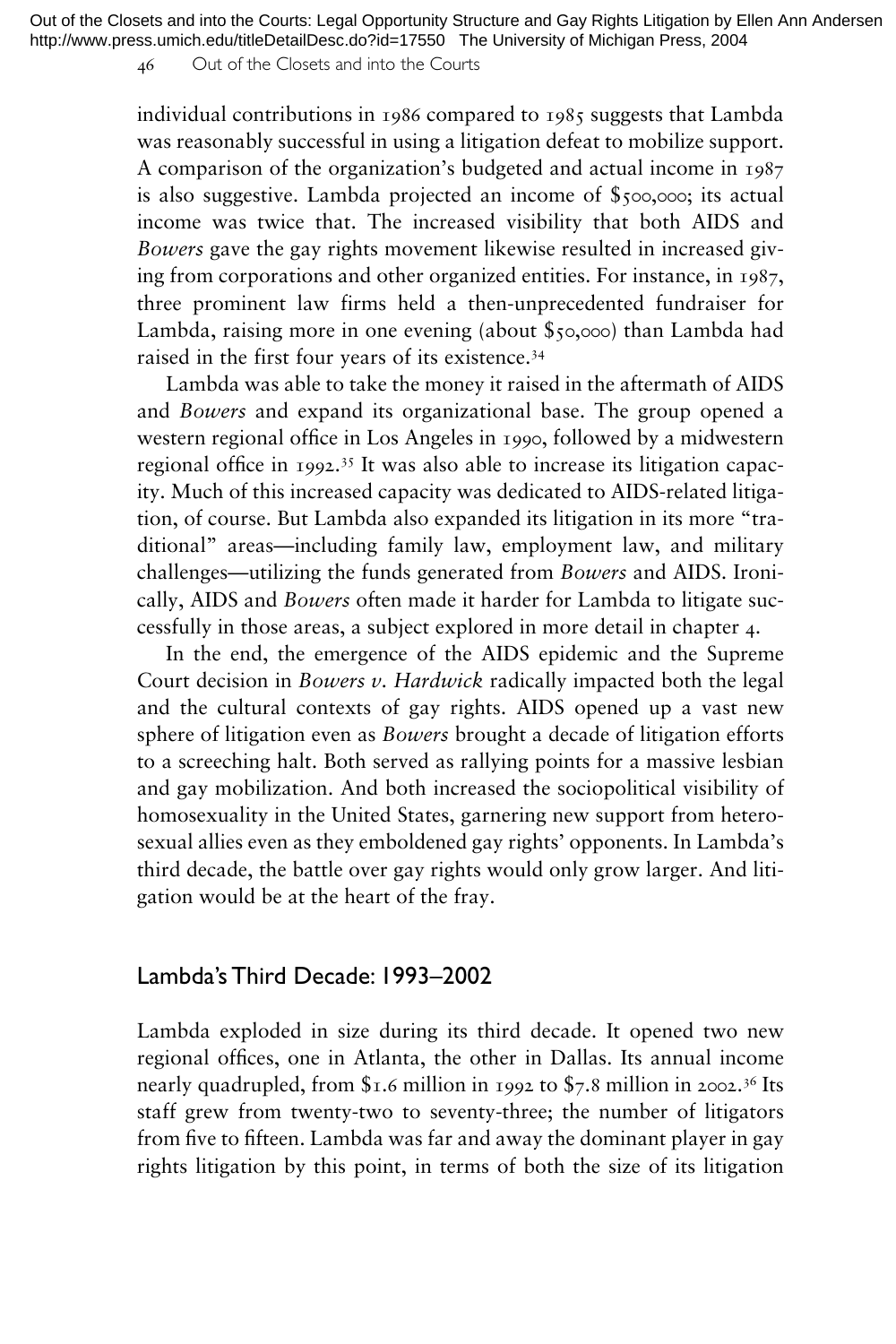*An Overview of Lambda and Its Litigation* 47

staff and its financial wherewithal. Table 4 compares Lambda's budget and staffing figures in 1996 to those of the other organized gay rights litigators. (There is nothing special about the year 1996 for the purposes of this table. It is simply the year for which comparative data were most readily available.) As it shows, the relative positions of Lambda and the ACLU had decisively switched by this point in time; Lambda out-massed the ACLU's Lesbian and Gay Rights Project by a fourfold margin. Lambda retained its size advantage even factoring in spending by the ACLU's state affiliates on gay rights litigation. Matt Coles, the executive director of the ACLU's Lesbian and Gay Rights Project, put affiliate spending on gay rights in the realm of  $\S$ <sub>1.5</sub> million in 1996, bringing the ACLU total up to some \$2.2 million—only two-thirds of Lambda's spending (Freiberg 1997).

As in its second decade, a major engine of Lambda's growth in its third decade was the organizational and fund-raising abilities of its staff, particularly Kevin Cathcart, its executive director. Although Tom Stoddard's leadership had helped to propel Lambda into the center of the gay rights movement, day-to-day management of the organization was not his strong suit. When Cathcart took over as executive director in 1992, organizational management was a core priority; Lambda grew exponentially under his leadership.

The size of Lambda's docket grew along with its organizational resources. During its third decade, Lambda took on 269 cases (table 5). A perusal of these cases reveals that gay rights claims broadened

| Organization                 | Year<br>Founded | <b>Budget</b> <sup>a</sup> | Legal Staff <sup>a</sup> |  |
|------------------------------|-----------------|----------------------------|--------------------------|--|
| Lambda Legal Defense and     |                 |                            |                          |  |
| Education Fund               | 1973            | \$3.1 million              | 12                       |  |
| <b>ACLU</b> National Lesbian |                 |                            |                          |  |
| and Gay Rights Project       | 1985            | \$700,000                  | 3                        |  |
| ACLU state affiliates        |                 | \$1.5 million              |                          |  |
| Gay and Lesbian Advocates    |                 |                            |                          |  |
| and Defenders (GLAD)         | 1978            | \$650,000                  | 3                        |  |
| National Center for Lesbian  |                 |                            |                          |  |
| Rights $(NCLR)^b$            | 1977            | \$500,000                  | 2                        |  |
| Servicemembers Legal         |                 |                            |                          |  |
| Defense Network (SLDN)       | 1993            | \$448,000                  | 3                        |  |
|                              |                 |                            |                          |  |

**TABLE 4. Comparison of Lambda with Other Gay Legal Groups, 1996**

aBudget and staffing data come from Freiberg 1997 (21).

bFormerly the Lesbian Rights Project, a project of the Equal Rights Advocates.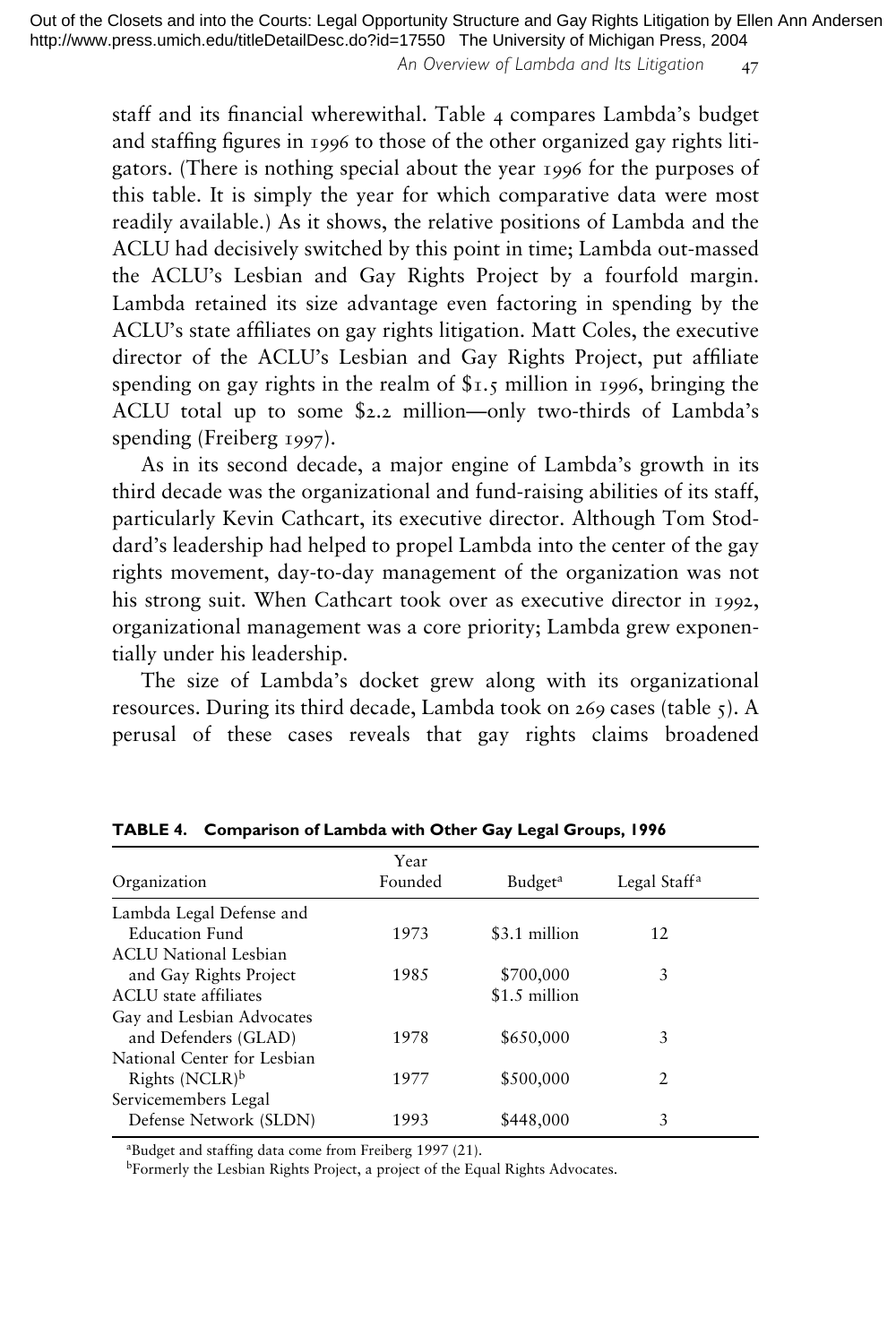48 Out of the Closets and into the Courts

significantly in the 1990s. Lambda's "family" litigation is illustrative of this trend.

While litigation arising from the AIDS epidemic continued to occupy a prominent place on Lambda's docket during the years between 1993 and 2002, it was superseded in numerical prominence by litigation centered on the familial relationships of lgb people. About a quarter of Lambda's family docket involved custody disputes between formerly married parents, a kind of case Lambda had been litigating since its inception. A handful of cases concerned openly lgb people attempting to adopt or foster children as single parents, another issue that Lambda had been litigating for some time. But much of Lambda's family docket involved "new" legal claims.

For example, Lambda's docket included a dozen second-parent adoption cases, where the same-sex partner of a biological or adoptive parent was attempting to establish formal legal ties with the children of the relationship. It also included about a dozen same-sex coparent custody disputes, where people in a dissolved same-sex relationship battled over custodial and visitation rights to the children of that relationship.37

The "new" cases on Lambda's family docket that garnered the most public attention, though, concerned marriage. In its third decade, Lambda became a major proponent of the legal theory that same-sex couples had a constitutional right to marry. It advanced this position in a

|                    | Decade 2                    |                    | Decade 3       |                    |  |
|--------------------|-----------------------------|--------------------|----------------|--------------------|--|
| Type of Case       | Docket $(\% )$              | Number of<br>Cases | Docket $(\% )$ | Number of<br>Cases |  |
| Sodomy             | 5                           | 9                  | 6              | 17                 |  |
| Family             | 20                          | 38                 | 30             | 82                 |  |
| Speech/association | 14                          | 27                 | 5              | 13                 |  |
| Employment         | 11                          | 21                 | 11             | 29                 |  |
| Immigration        | 2                           | 3                  | 3              |                    |  |
| Military           | 6                           | 12                 | $\mathfrak{D}$ | 6                  |  |
| <b>AIDS</b>        | 30                          | 58                 | 22             | 58                 |  |
| Legislation        | $\mathcal{D}_{\mathcal{A}}$ | 4                  | 9              | 23                 |  |
| Youth              | ${<}1$                      |                    |                | 12                 |  |
| Miscellaenous gay  | 4                           |                    | 5              | 13                 |  |
| Non-gay            | 6                           | 11                 | 3              | 9                  |  |
| Total              | 101 <sup>a</sup>            | 191                | $101^{\rm a}$  | 269                |  |

**TABLE 5. Comparison of Lambda's Docket in Its Second and Third Decades**

aPercentages do not equal 100 due to rounding.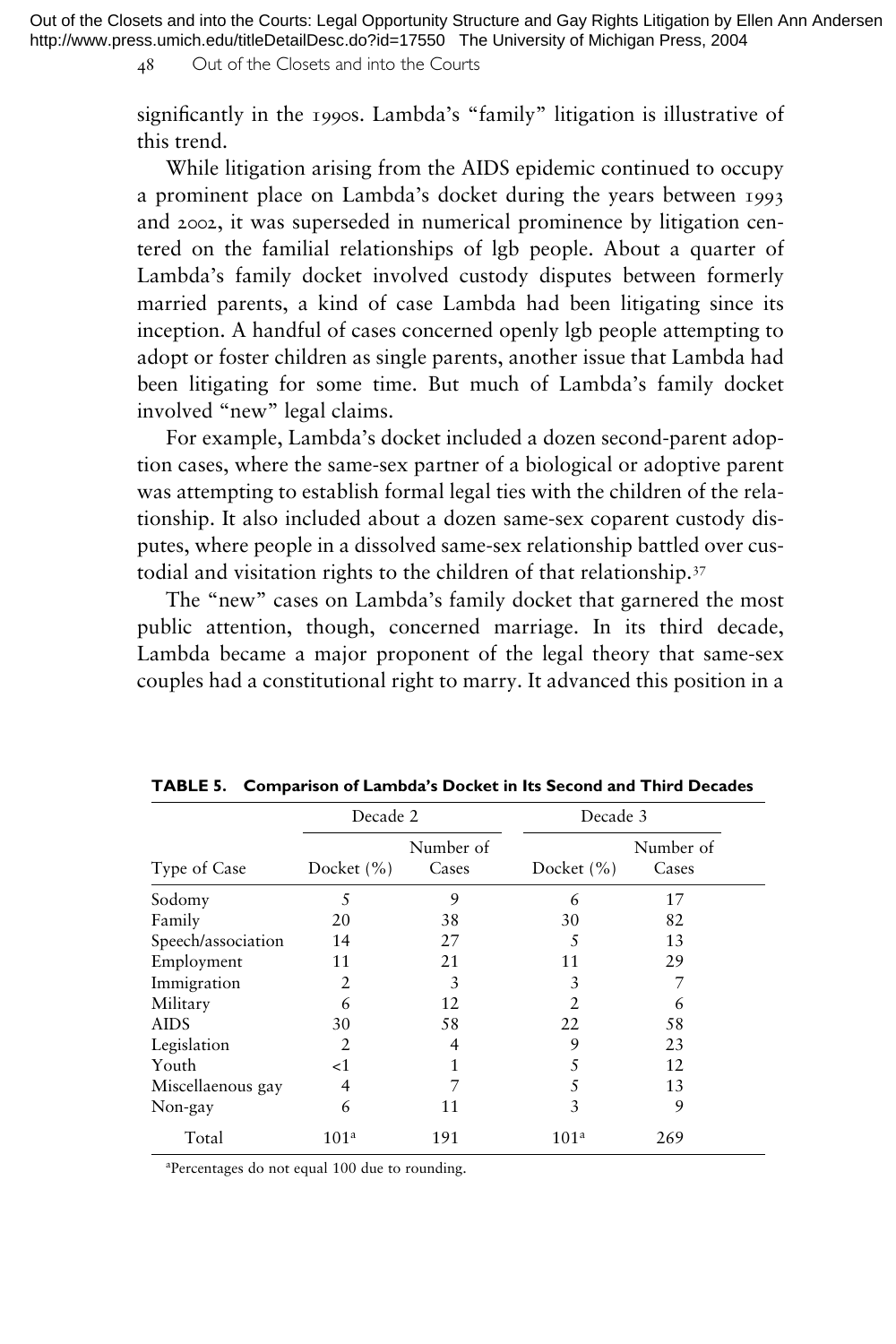*An Overview of Lambda and Its Litigation* 49

number of high-profile cases, including Hawaii's *Baehr v. Lewin*, Vermont's *Baker v. Vermont,* and New Jersey's *Lewis v. Harris.*<sup>38</sup>

Increased diversity of gay rights claims can also be seen in other areas of Lambda's litigation. In the 1980s, for instance, Lambda took cases to enforce recently enacted gay rights measures. It also confronted a new variation on lawmaking targeted at lgb people, namely, measures designed to "fence gay people out"39 of the political process by prohibiting the future enactment of gay rights laws. It initiated a handful of suits designed to derail these measures, most famously *Romer v. Evans.*<sup>40</sup>

By the mid-1990s, Lambda also began to take cases that gay rights groups had tended to avoid in prior years: cases involving lgb children. Some of its cases were designed to force schools to protect lgb students from antigay violence. For example, one of Lambda's first cases in this area involved the refusal of school officials to intervene to protect an openly gay boy from constant harassment and beatings by his fellow students, despite the boy's repeated requests for help (*Nabozny v. Podlesny,* 1996).41 Lambda also began to bring cases to force schools to allow lgb student groups to meet.<sup>42</sup> In a related vein, Lambda also filed suit to force the Boy Scouts to accept openly gay scout leaders. In the most wellknown of these cases, *Boy Scouts of America v. Dale* (2000), Lambda convinced the New Jersey Supreme Court that the Boy Scouts should be viewed as a public accommodation and hence subject to New Jersey's law prohibiting antigay discrimination in public accommodations. On appeal to the U.S. Supreme Court, however, this ruling was overturned on the basis of the Boy Scouts' First Amendment right to freedom of association.

Lambda also involved itself in a handful of cases dealing with the rights of transgendered people during its third decade. For example, it represented the mother of Brandon Teena in a case arising from his brutal rape and murder when Teena's status as a biological female had been discovered.<sup>43</sup> It also filed an amicus brief in a case dealing with the validity of a marriage between a man and a postoperative transsexual woman.44

The contours of Lambda's litigation broadened in yet another way in the 1990s. It began to immerse itself more heavily in the earlier stages of litigation rather than entering cases in the appeals stage or filing an amicus curiae brief. All things being equal, organized litigators generally prefer to be a part of cases from their inception rather than joining them at a later stage or acting as amicus curiae. By acting as counsel from the inception of a case, litigators can shape the factual issues and legal theo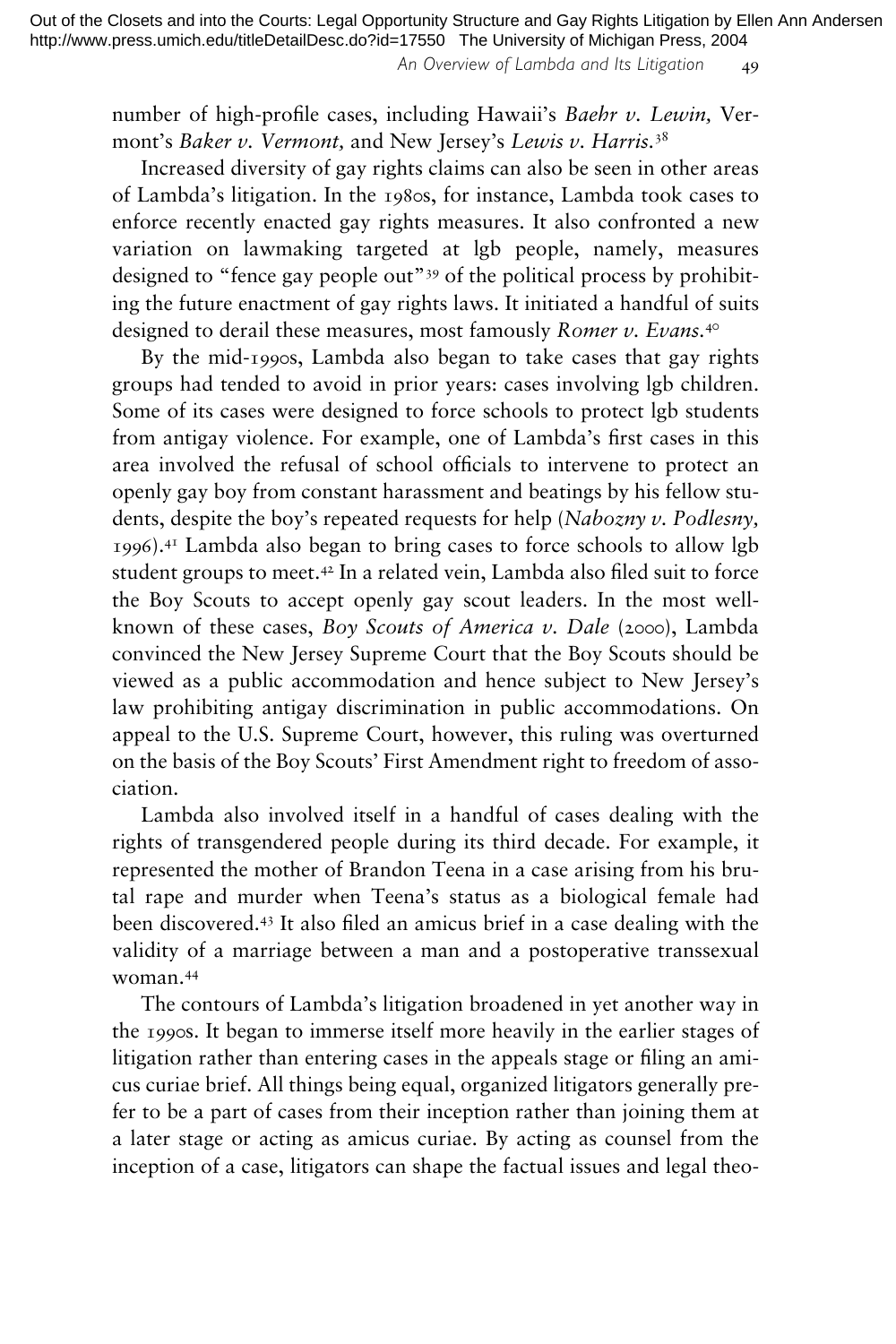50 Out of the Closets and into the Courts

ries that are presented to the court. The drawback to this approach is its burden on a group's financial and staff resources.

Participation as an amicus curiae enables a group to advance its concerns and forward legal theories in a less expensive fashion. Limiting involvement to amicus status allows a group to spread limited resources across more issue areas, while still allowing it to leverage the case at hand to mobilize adherents and educate the public. Its major drawback as a strategy concerns the control, or lack thereof, of a case's progress. An amicus can offer additional sociolegal arguments, but it cannot control the issues, facts, or venue. It is, in Joseph Kobylka's words, "fixing its argument to a wagon of someone else's design" (1987, 14).

Lambda has always pursued a blend of direct involvement and amicus participation. Even in the cases in which it has directly involved itself, however, the group has traditionally waited until after the trial stage, entering only on appeal. This approach reflects the tension between depth and breadth. The trial stage is generally the most expensive and labor-intensive part of litigation. By waiting to join promising cases that have already made it past the trial stage, Lambda has sought to conserve its limited resources. In the 1990s, Lambda altered the relative allocation of its resources somewhat, developing an increasing number of legal challenges from scratch. This shift in litigation strategy largely reflected Lambda's increasing ability to absorb the costs involved.

Lambda's increasing organizational capacity also allowed it to alter the parameters of its mission. One key change instituted during Lambda's third decade was the expansion of its extrajudicial activities. Lambda created several programs—including the Marriage Project, the Foster Care Initiative Project, the Youth and Schools Project, and the Education and Public Awareness Department—whose emphasis was more on fostering sociopolitical change and public education than on litigation per se.

The Foster Care Initiative Project is illustrative of Lambda's expanded focus. Supported by a Ford Foundation grant, Lambda examined the foster care policies and services of fourteen states as they pertained to the needs of lesbian, gay, bisexual, and transgendered (lgbt) youth.45 Based on its findings, Lambda developed several proposals for reform and then shopped them around to relevant state agencies and institutional actors. It also created a toll-free number for lgbt youth in foster care to report discrimination and distributed posters containing this number to foster care agencies across the nation.

The scope and direction of Lambda's actions during its third decade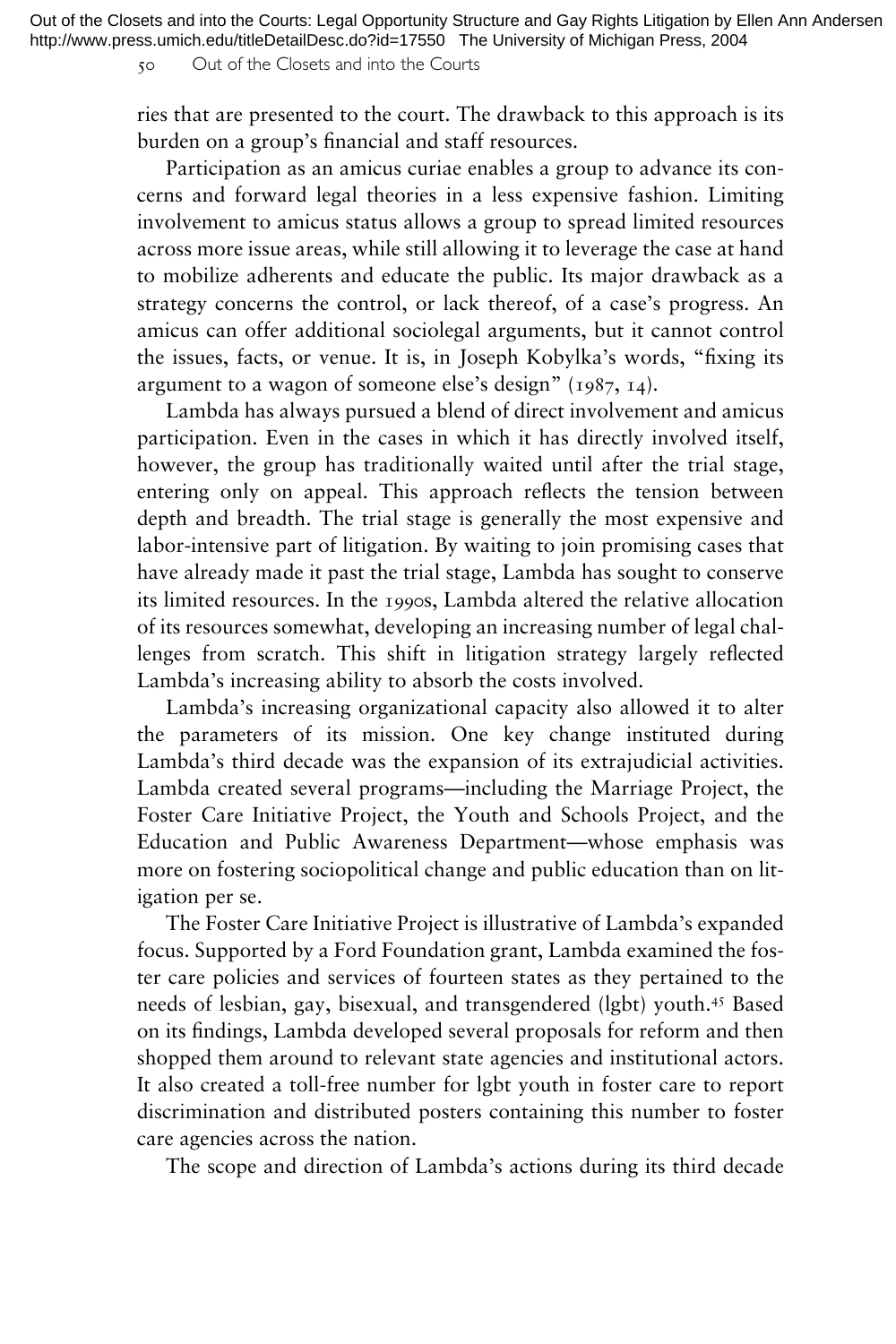An Overview of Lambda and Its Litigation 51

both reflected and shaped the structure of legal opportunities surrounding gay rights. Since chapters  $\frac{1}{2}$  though  $\frac{1}{2}$  explore the interaction of LOS and gay rights litigation in the specific contexts of sodomy, antigay initiatives, and marriage, I limit my discussion here to a few brief highlights.

# Behind the Litigation: LOS in Lambda's Third Decade

### *The 1992 Elections*

If the 1980 elections signaled the increasing prominence of the New Right in American politics, the 1992 elections announced the arrival of gay rights at the center of political discourse. Every Democratic presidential candidate actively courted the gay vote. Opposition to gay rights was a key feature of the Republican national convention.46 An article published in the *New York Times Magazine* at the height of the presidential election campaign, titled "Gay Politics Goes Mainstream," explored the context of the political debate over gay rights.

For some political strategists, especially those in the Presidential race, this is a game, with the gay issue to be manipulated from state to state for maximum electoral advantage. But for many on both sides of the sexual-orientation divide, it is a holy war—an inevitable confrontation of two forces that have been building strength for a decade. And it is ugly. The religious right and some other conservatives push the fear button, linking homosexuality to child molesting, while homosexuals tug at compassion one minute, invoking AIDS, then spew venom the next, outing conservative gay Congressmen and the gay and lesbian children of Government officials and right-wingers.

Strictly speaking, this is a battle about specific issues, like whether homosexuals have a right to equal job opportunities or to serve in the military. (Clinton stresses that his commitment to gay rights ends there.) But it is really a bigger and more complex fight over whether America can accept homosexuality, over whether it is O.K. to be gay. (Schmalz  $1992$ ,  $18$ )

With Clinton's election, lgb people gained their first presidential ally. Lambda sought to benefit from this turn of events. Shortly after Clinton's election, Lambda attorneys met with high-ranking White House officials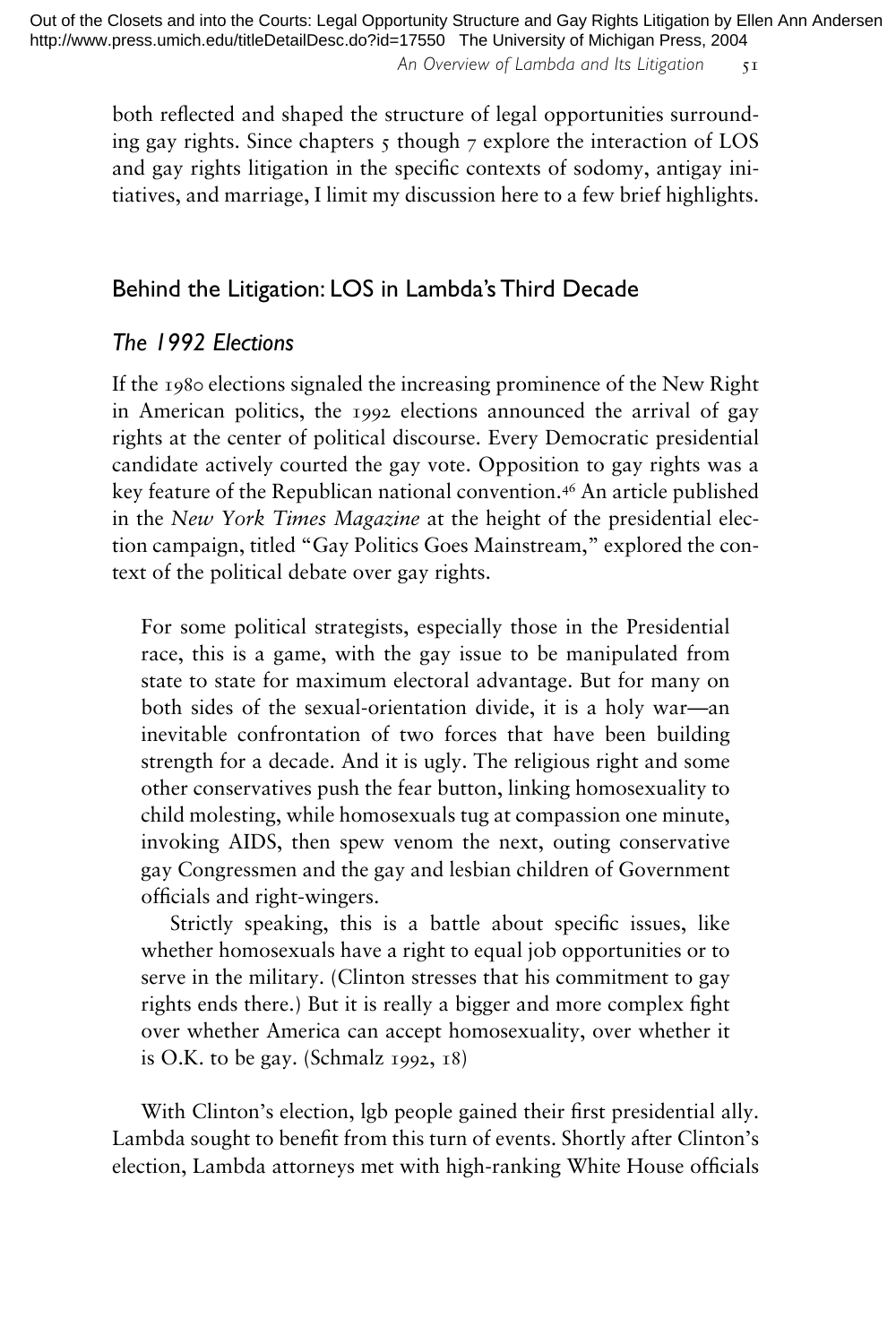52 Out of the Closets and into the Courts

to discuss matters related to gay rights and AIDS (Cathcart 1993). Such access to administration officials had been unavailable to gay rights advocates under prior administrations. Throughout the Clinton years, Lambda and other gay rights organizations sought to take advantage of the relative openness of the administration to press their claims.47

Notwithstanding the importance of Clinton's election in shifting the configuration of power with respect to gay rights, other aspects of the 1992 elections proved equally, if not more, important to Lambda. Measures on the ballots of two states (Oregon and Colorado) and two cities (Portland, Maine, and Tampa, Florida) were designed to tap into the reservoir of public opposition to gay rights. While the measures in Oregon and Portland failed, the measures in Colorado and Tampa passed. Of the latter, Colorado's was the more significant because it amended the state's constitution to invalidate all existing state and local provisions barring discrimination on the basis of sexual orientation and to prohibit the future enactment of any such legislation.

The passage of Colorado's Amendment 2 prompted Lambda to turn its focus to defeating antigay ballot measures. Together with the ACLU and the Colorado Legal Initiatives Project, Lambda filed suit to block the implementation of Colorado's Amendment 2. Lambda also began preparing for the onslaught of copycat measures that antigay activists were attempting to place on ballots across the nation. Over the next few years, Lambda filed myriad preelection challenges designed to disqualify antigay measures from making it onto ballots. It encouraged get-out-thevote campaigns and other sorts of political activism designed to defeat those measures that made it to the ballot. And it litigated the constitutionality of antigay ballot measures that passed. Lambda's activism in this areas continued unabated through 1996, when the U.S. Supreme Court ruled in *Romer v. Evans* that Colorado's antigay measure was unconstitutional. At that point, attempts to pass antigay measures slowed to a trickle and Lambda was able to focus more heavily on its other gay rights concerns. Among these, the most prominent was clearly same-sex marriage.

### *A Radical Shift in Legal Frames:* Baehr *and Its Aftermath*

Were one to try to rank the most important shifts in the LOS surrounding gay rights during the 1990s, the 1993 decision by the Hawaii Supreme Court in *Baehr v. Lewin* would have a strong claim to the number one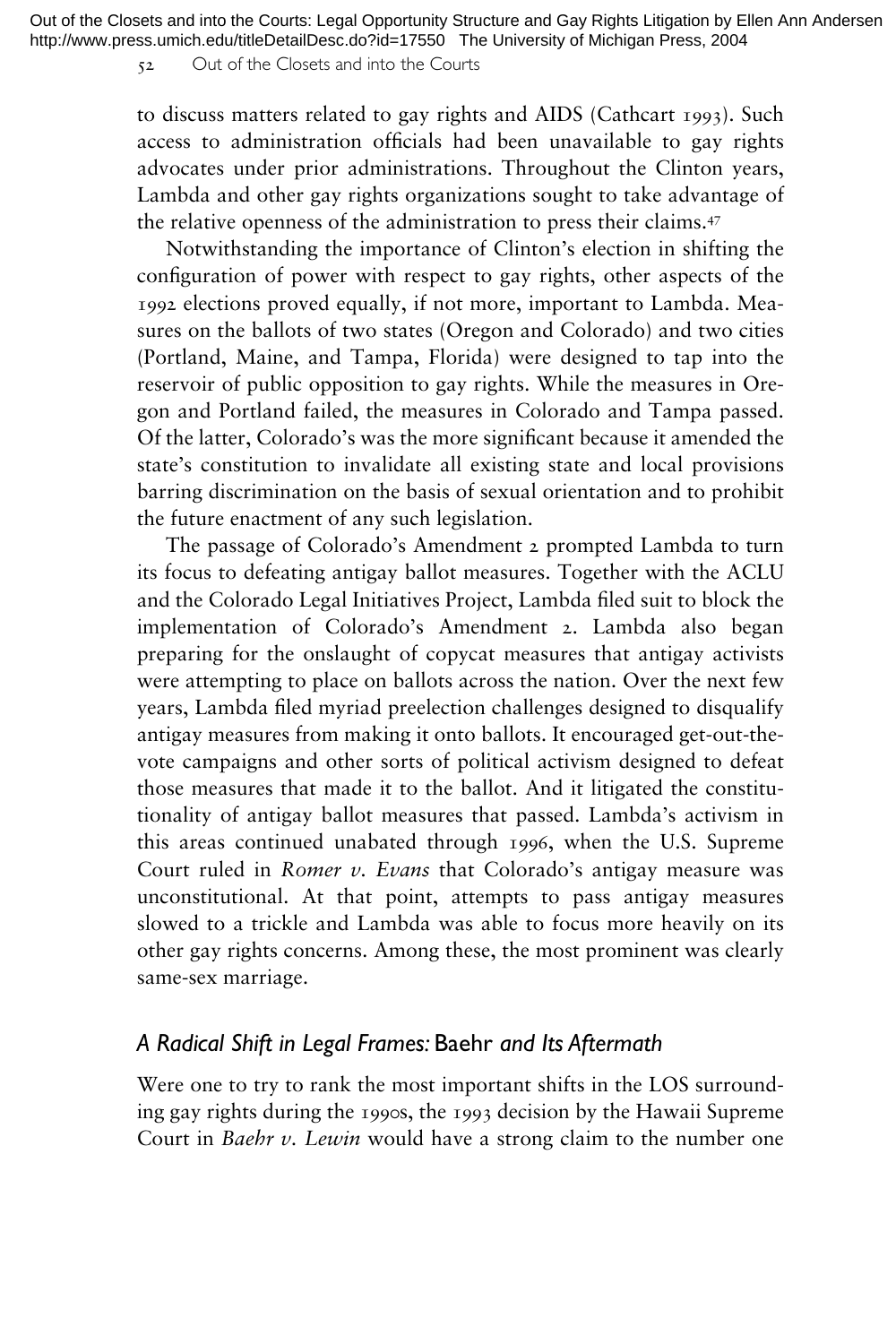*An Overview of Lambda and Its Litigation* 53

spot. In ruling that Hawaii's ban on same-sex marriage constituted sex discrimination under the state's constitution and remanding the case for a trial to determine whether this discrimination was permissible, the Hawaii Supreme Court fractured a long-standing judicial consensus that marriage was solely the province of opposite-sex couples.

This decision had widespread repercussions both for Lambda and for the larger movement for gay rights. For one thing, it hijacked Lambda's agenda. Prior to the 1993 decision in *Baehr,* Lambda had been struggling internally with the question of whether to pursue equal marriage rights for same-sex couples.48 The Hawaii Supreme Court effectively silenced this debate, because the stakes had become too high for Lambda to ignore. Lambda added marriage to its formal list of priorities and became cocounsel in *Baehr.*<sup>49</sup> It also developed the Marriage Project, taking the unusual step of dedicating several staff members to work full-time on political organizing around marriage. Lambda's reasons for doing so reflected its recognition that the door opened by *Baehr* could be closed again through the legislative process.

And indeed, realizing that the legal scales had shifted against them, opponents turned to state and federal legislatures. Dozens of bills to deny recognition to same-sex marriages were introduced in states across the nation. Lambda expended much energy mobilizing opposition to those bills when its calculations suggested that they might be defeated. And although many of them were deflected, over thirty states and the federal government had passed laws denying recognition to same-sex marriages by the time the Hawaii Supreme Court issued its final decision in *Baehr* in 1999. Ironically, the court ultimately ruled that there was no right for same-sex couples to marry in Hawaii.<sup>50</sup>

The final ruling in *Baehr* did not end the conflict over same-sex marriage, because by the time it came down copycat suits had been filed in several other states. One of these cases, *Baker v. State of Vermont,* resulted in a decision that came down nine days after the final ruling in *Baehr.* In counterpoint to *Baehr, Baker* held that the state of Vermont was required to grant same-sex couples all the rights and benefits it provided to married couples. Although the decision stopped short of saying that same-sex couples had the right to marry it came closer than any other court in the nation had.

As Lambda's third decade drew to a close, a new wave of copycat litigation was under way. GLAD, which was cocounsel in *Baker,* promptly challenged the constitutionality of Massachusetts's ban on same-sex mar-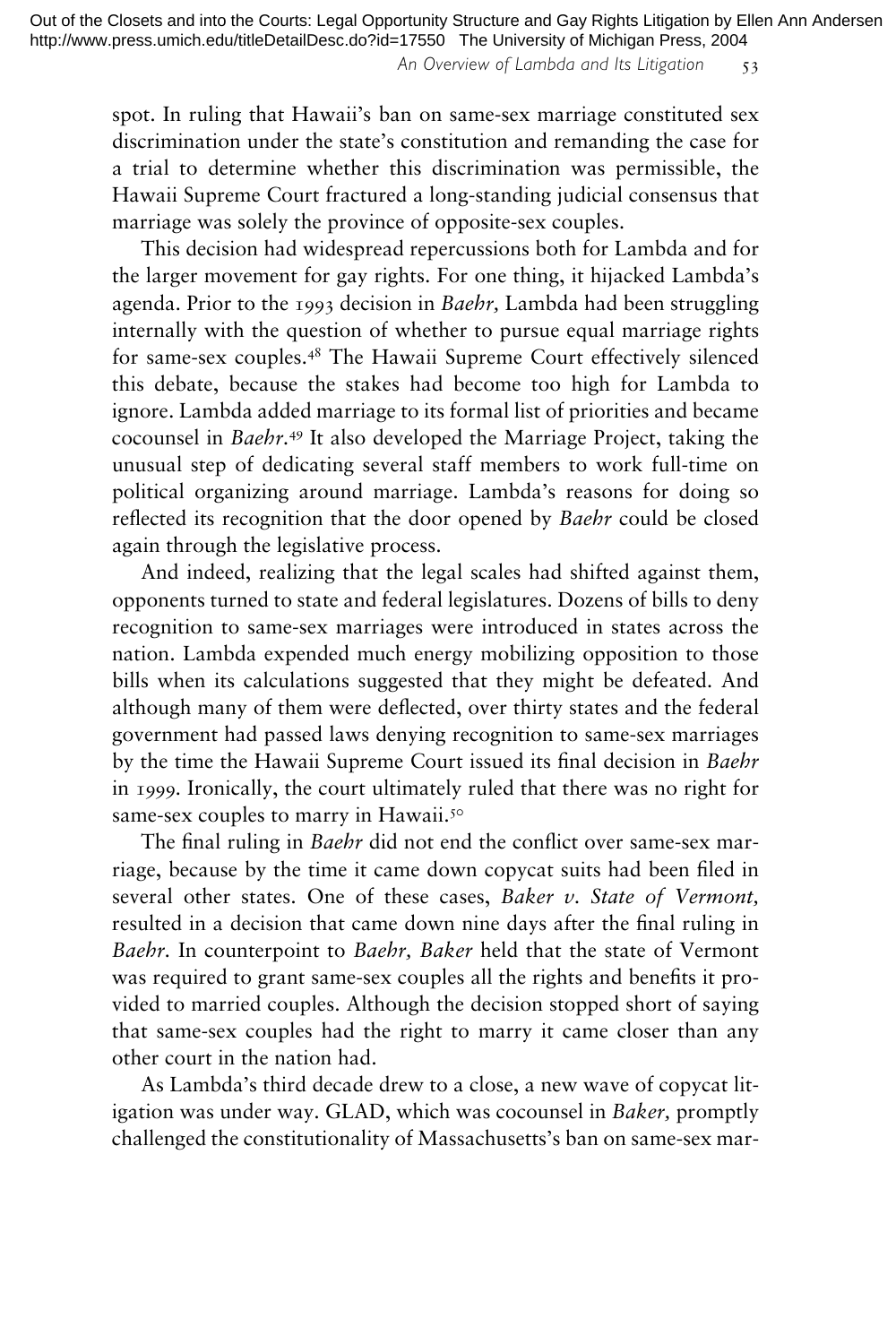54 Out of the Closets and into the Courts

riage (*Goodridge v. Dept. of Public Health,* 2003). Lambda instituted a parallel challenge to New Jersey's law in 2002 (*Lewis v. Harris,* in progress.) Activists in Indiana and Arizona similarly initiated lawsuits seeking to compel their states to recognize marriages among same-sex couples.<sup>51</sup>

#### *Legal Frames and Judicial Perspectives*

Shifts in the legal frames surrounding gay rights extended far beyond *Baehr* and *Baker.* A key reason Lambda was able to broaden the contours of its litigation in the 1990s was the increased availability of helpful legal frames in general. By the close of 2002, thirteen states had passed reasonably comprehensive gay rights laws.<sup>52</sup> Eight additional states had measures prohibiting antigay discrimination in public employment.53 Hundreds of localities had instituted similar provisions. By one estimate, over one-third of the U.S. population lived in an area that had a state or local gay rights law in 1999 (van der Meide 2000). The existence of these laws increased Lambda's ability to raise several kinds of gay rights claims, mostly involving employment but also including issues such as housing and access to public accommodations.

The increased availability of legal frames was not limited to legislative and executive enactments. Case law also began to become more favorable. Nowhere is this more evident than in Lambda's custody and adoption cases. By the 1990s, judges were increasingly unwilling to say that lgb parents were unfit per se to raise children. An evolving majority rule required a showing of some nexus between parental homosexuality and harm to children. One study indicated that less than one-third of American jurisdictions in the 1990s presumed that parental homosexuality was harmful to children, while more than two-thirds required affirmative proof of any allegations of harm to children based on parental homosexuality (Stein 1996). While courts in some states continued to react with hostility to the concept of lgb parents, $54$  other courts were increasingly willing to place a judicial stamp of approval on homes headed by lgb parents. For example, in 1999, the Illinois Court of Appeals had this to say about two pairs of lgb parents seeking second-parent adoptions: "Petitioners in both of these cases came to our state court system in order to be allowed to adopt children, children with whom they had already formed a loving relationship over a period of time. A higher purpose cannot be imagined" (*In Matter of Petition of C.M.A. / In Matter of Petition of M.M. & J.S.*, 1068).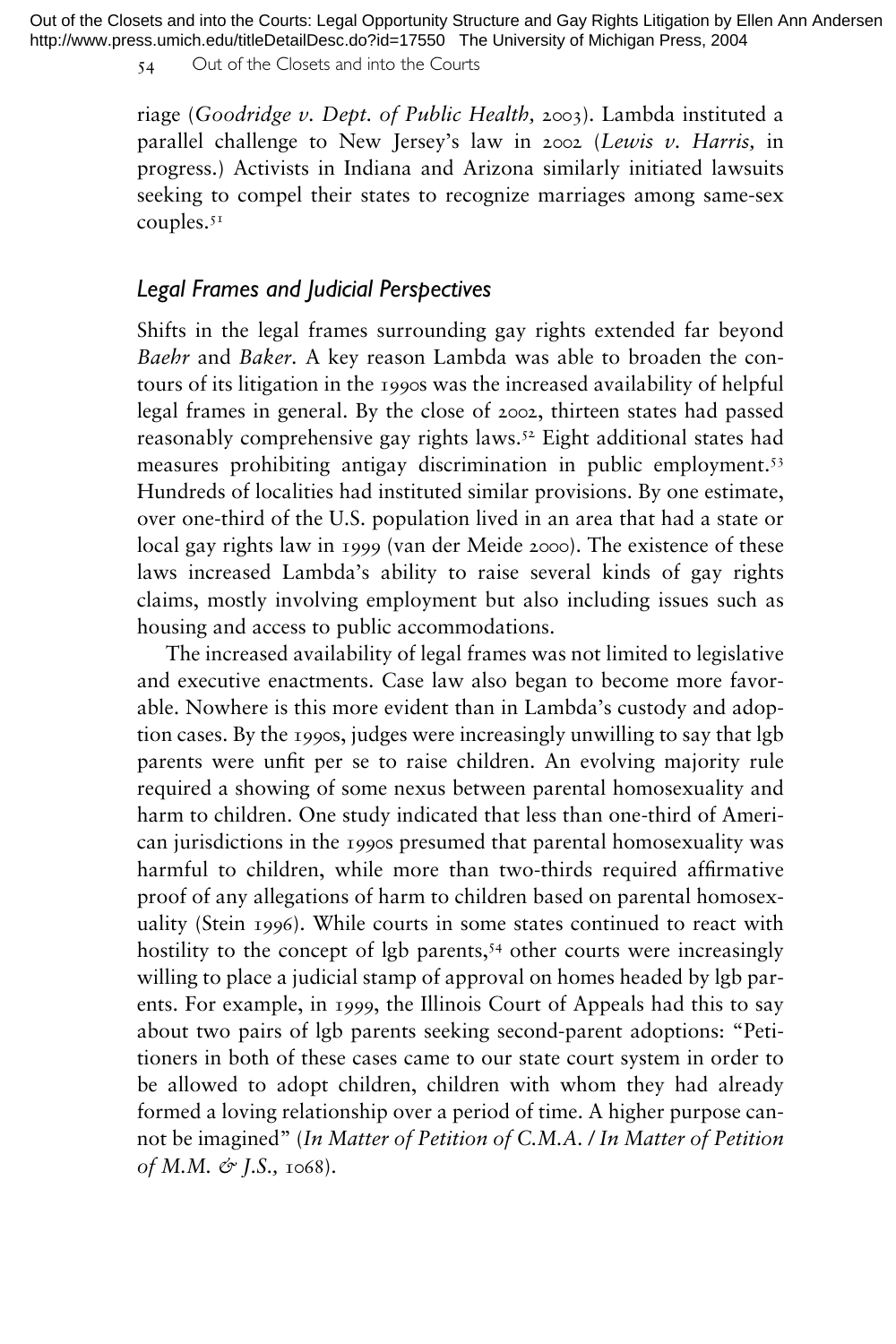*An Overview of Lambda and Its Litigation* 55

### *Alliance and Conflict Systems*

The alliance and conflict systems surrounding gay rights grew much larger in the 1990s. The breadth of these systems can be seen clearly in the political battles and litigation surrounding antigay initiatives and samesex marriage. In both instances, one of Lambda's major goals was to build alliances with a wide range of non-gay actors and organizations. Civil rights groups and religious groups were seen as particularly desirable allies.

Lambda's alliance-building efforts in the context of antigay initiatives were largely focused on soliciting amicus briefs in *Romer v. Evans.* By the time *Romer* came before the U.S. Supreme Court, more than three dozen organizations had signed on to amicus briefs supporting Lambda's position. Included among them were several groups representing the interests of other minority groups, such as the NAACP Legal Defense and Educational Fund, the Puerto Rican and Asian American Legal Defense and Education Funds, the National Council of La Raza, and the National Organization for Women. Also represented were a number of religious groups, including the Union of American Hebrew Congregations, the Anti-Defamation League, and the United Church Coalition for Lesbian/Gay Concerns. Other prominent amici included the American Psychiatric and Psychological Associations and the National Association of Social Workers. The crown jewel of Lambda' coalition-building efforts, however, can be seen in two amicus briefs. Seven states and the District of Columbia joined together to submit an amicus brief opposing Amendment 2.<sup>55</sup> Ten cities likewise submitted a joint brief.<sup>56</sup>

Lambda's alliance-building efforts in the context of marriage differed somewhat from its efforts in the context of antigay initiatives. Although it sought amicus support, it placed heavy emphasis on gathering signatories for its "Marriage Resolution," a document setting forth reasons why same-sex couples should be permitted to marry. Lambda used the "Marriage Resolution" for several purposes: stimulating discussion and public education around the issue of same-sex marriage, mobilizing potential adherents, and demonstrating the breadth of support for same-sex marriage. Over the course of several years, Lambda garnered the signatures of a wide range of non-gay actors and organizations, including a number of religious figures and denominations.<sup>57</sup> Three cities signed on, as did the state Democratic parties of California and Washington and several politicians.58

Lambda was not alone in forging alliances. The opposition system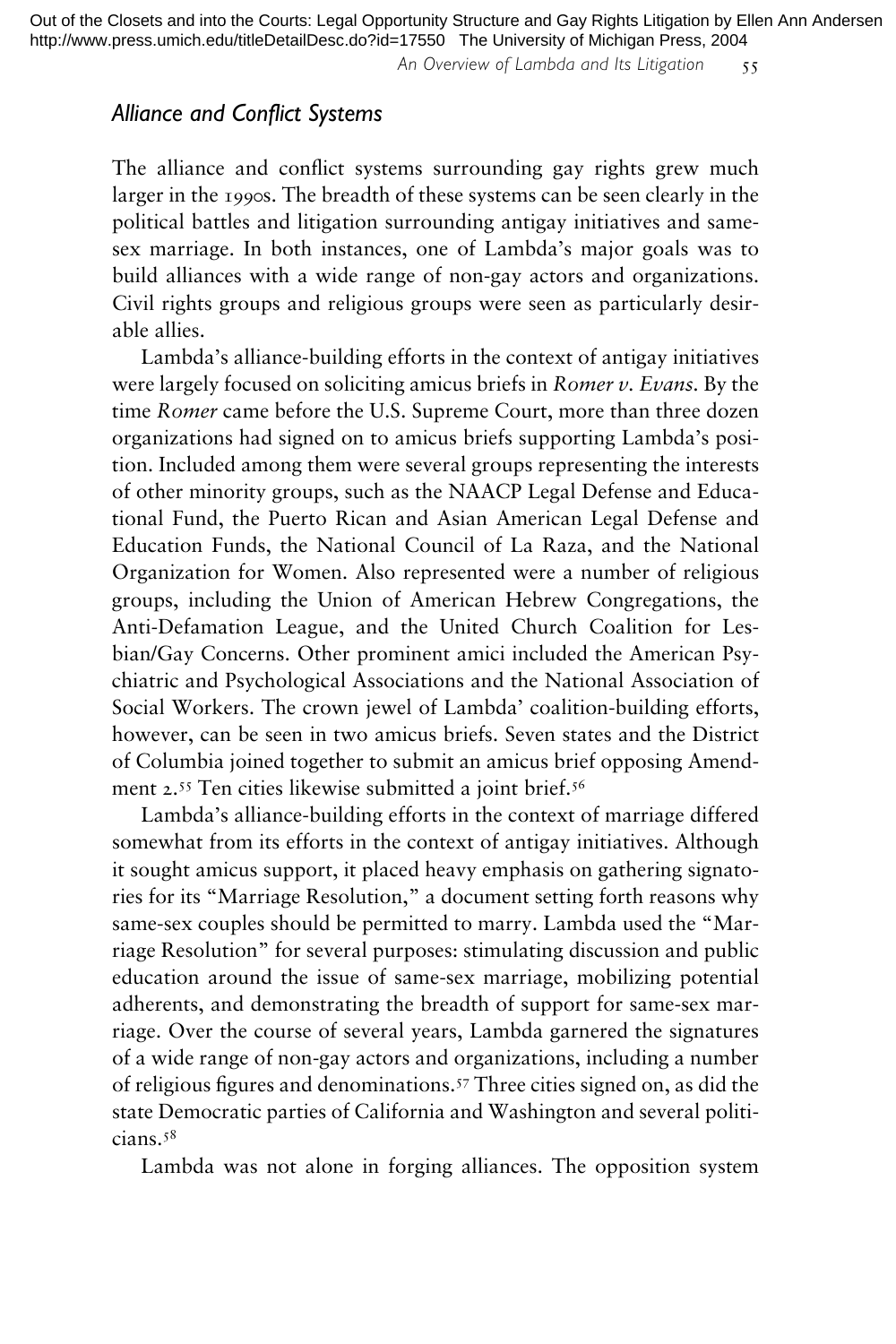56 Out of the Closets and into the Courts

surrounding gay rights also grew stronger during the 1990s and focused heavily on same-sex marriage. Preventing same-sex marriage became a rallying cry that mobilized conservatives and religious groups to political activism (see especially Goldberg-Hiller 2002; Herman 1997; Patton 1997). Among the most prominent of these groups were the Church of Latter Day Saints (Mormons), the Lutheran Church (Missouri Synod), Agudath Israel of America, the Catholic Church, and Focus on the Family. Seven states joined together to file an amicus brief supporting Colorado's antigay amendment in *Romer*.<sup>59</sup> Eleven states filed an amicus brief opposing same-sex marriage in *Baehr.*<sup>60</sup>

In sum, Lambda's actions during its third decade came about largely in response to consequential events in the public sphere. New laws and policies—and in some cases the *possibility* of new laws and policies—catapulted the subject of gay rights into the center of public discourse. Tensions over homosexuality were played out in the ballot box and in the halls of Congress and dozens of state legislatures, as well as in the Supreme Court and the high courts of many states. The alliance and conflict systems surrounding gay rights broadened. The configuration of power shifted. And once again, changing legal and cultural frames opened up some areas of litigation and shut down others.

#### Conclusion

Shifts in the structure of legal opportunities may open spaces for legal challenge, but unless movements have the capacity to recognize and respond to such opportunities, they will pass unnoticed (Sawyers and Meyer 1999). In this chapter, I have argued that Lambda's growth is a product of both shifts in the LOS and the increasing capacity of Lambda and other organized litigators to recognize and respond to new opportunities.

I wish to be clear here that shifts in the LOS did not automatically translate into increased resources for Lambda, nor did they account for all of Lambda's growth. Shifts in the legal structure provide *opportunities* for action, not the action itself. That depends on the agency of social movement actors. In the case at hand, Lambda recognized these shifts as opportunities for mobilization and worked to translate the opportunity into the reality. For example, Lambda chose to involve itself in AIDSrelated litigation from the outset of the epidemic, unlike some other groups, which drew a sharp division between AIDS and gay rights. Lambda (and the ACLU) also made a conscious decision to bring